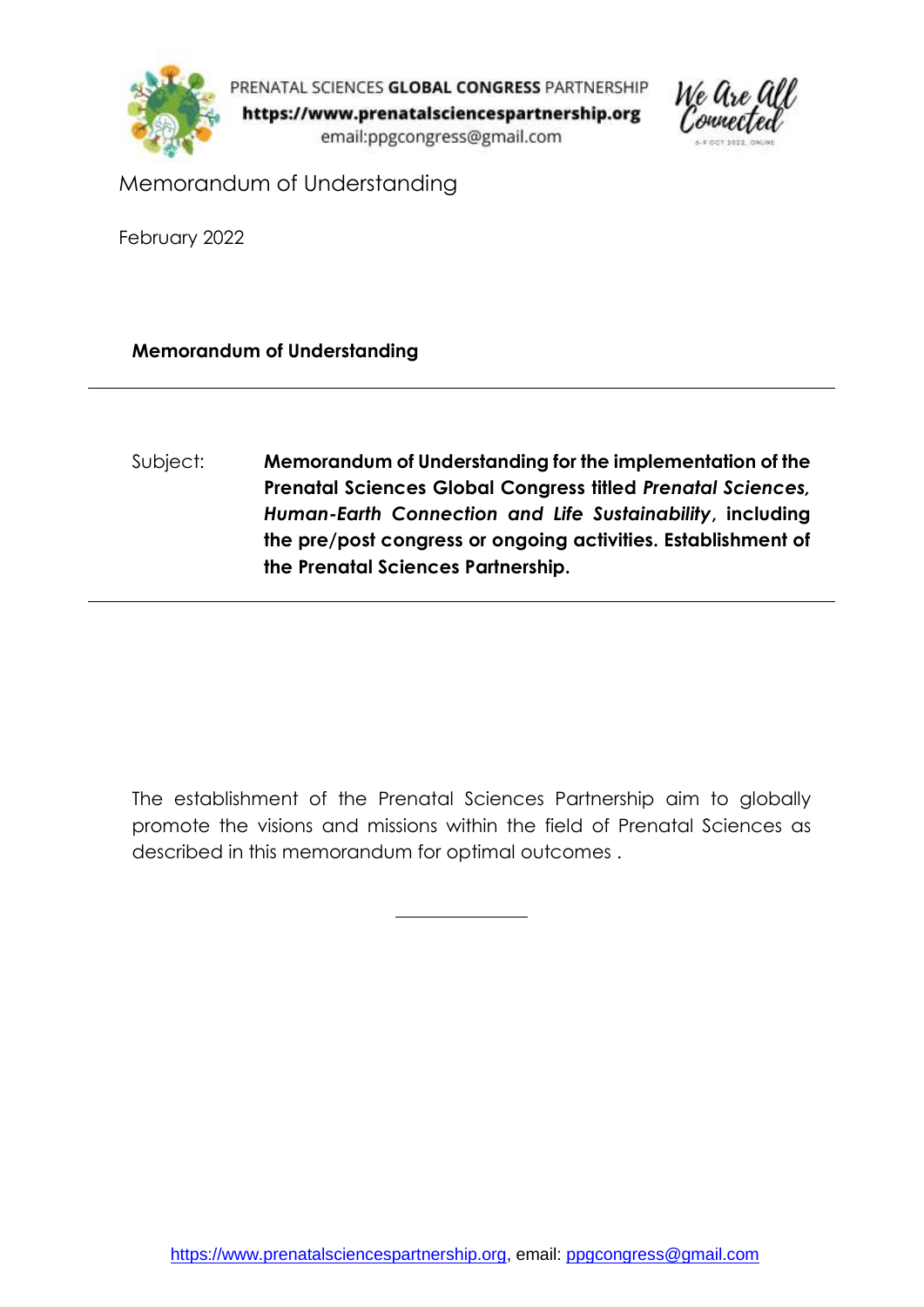

PRENATAL SCIENCES GLOBAL CONGRESS PARTNERSHIP https://www.prenatalsciencespartnership.org email:ppgcongress@gmail.com



Memorandum of Understanding

#### **MEMORANDUM OF UNDERSTANDING**

For the implementation of 1. the online global congress titled **Prenatal Sciences, Human-Earth Connection & Life Sustainability Including pre/post congress or ongoing activities**  and 2. The establishment of the **Prenatal Sciences Partnership**

The Member Organizations and/or the legally abiding representatives signing this document, accept the present Memorandum of Understanding (MoU) and wish to undertake joint activities of mutual interest and declare their common intention to participate in the tasks/ projects referred to above and described in the Technical Annex of this MoU.

The Action will be carried out in accordance with the set of the Technical Annex (Annex 1), or any new document amending or replacing them together with the following documents: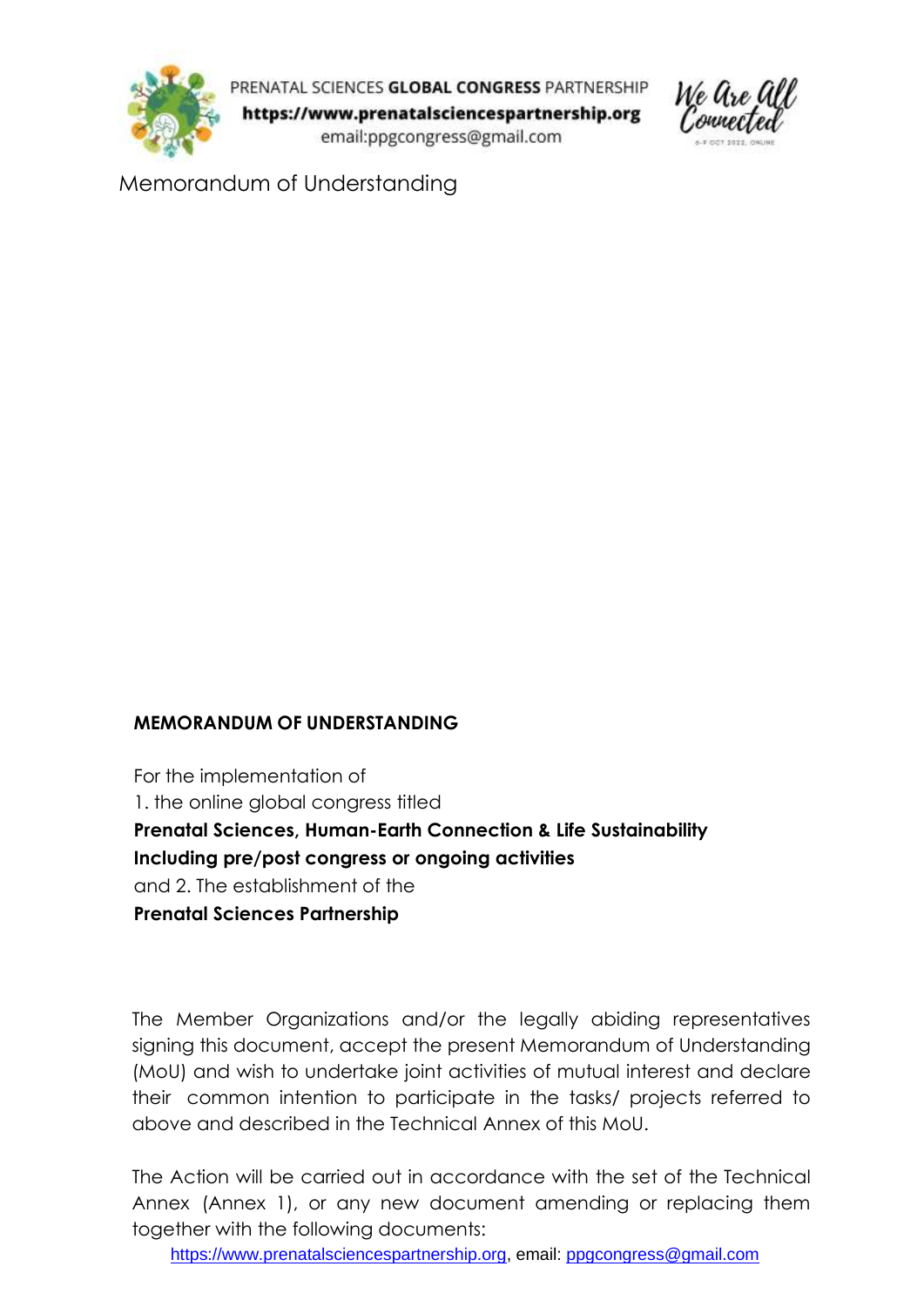

PRENATAL SCIENCES GLOBAL CONGRESS PARTNERSHIP https://www.prenatalsciencespartnership.org email:ppgcongress@gmail.com



# Memorandum of Understanding

- a. " Growth, Management, Monitoring and Final Assessment" (Annex 2);
- b. "Participation in the Partnership" (Annex 3);

The main aim and objective of the partnership is to advance, consolidate and disseminate evidence within Prenatal Sciences by seeking ways to promote healthy beginnings for all human beings, maximize quality of life prospects for all, resolve pre/perinatal traumas to free human potential, sensitize different professional communities as to the impact of the primal period for the rest of our life as children and adults, inform communities of interest such as parental groups and families all over but also scientific and research communities as to the significance of the pre/ perinatal early postnatal period, to optimize human-earth connection, to support life sustainability, promote peaceful global relationships, and advance civilization honoring differences and integrating them to maximize understanding and finally to accelerate the translation of knowledge into best practices that can be shared across the globe. This will be achieved through the specific objectives detailed in the Technical Annex.

The economic dimension of each of the activities carried out under the Partnership will be individually estimated on the basis of information available during the planning of this activity and then the cost will be covered by the member organizations on a shared basis if needed.

The MoU will enter into force once at least five (5) Member Countries and/or organizations have accepted it, and the corresponding Management Committee Members have been appointed, as described in Annex 4.

The Partnership will start from the date of the first Elected Management Committee meeting and shall be implemented for a period of four (4) years, unless an extension is approved following the procedure described in Annex 4. All previous works for the exploration and preparation of this partnership will be on the agenda for the 1st Management Committee Meeting and approved as necessary procedures that led to this MoU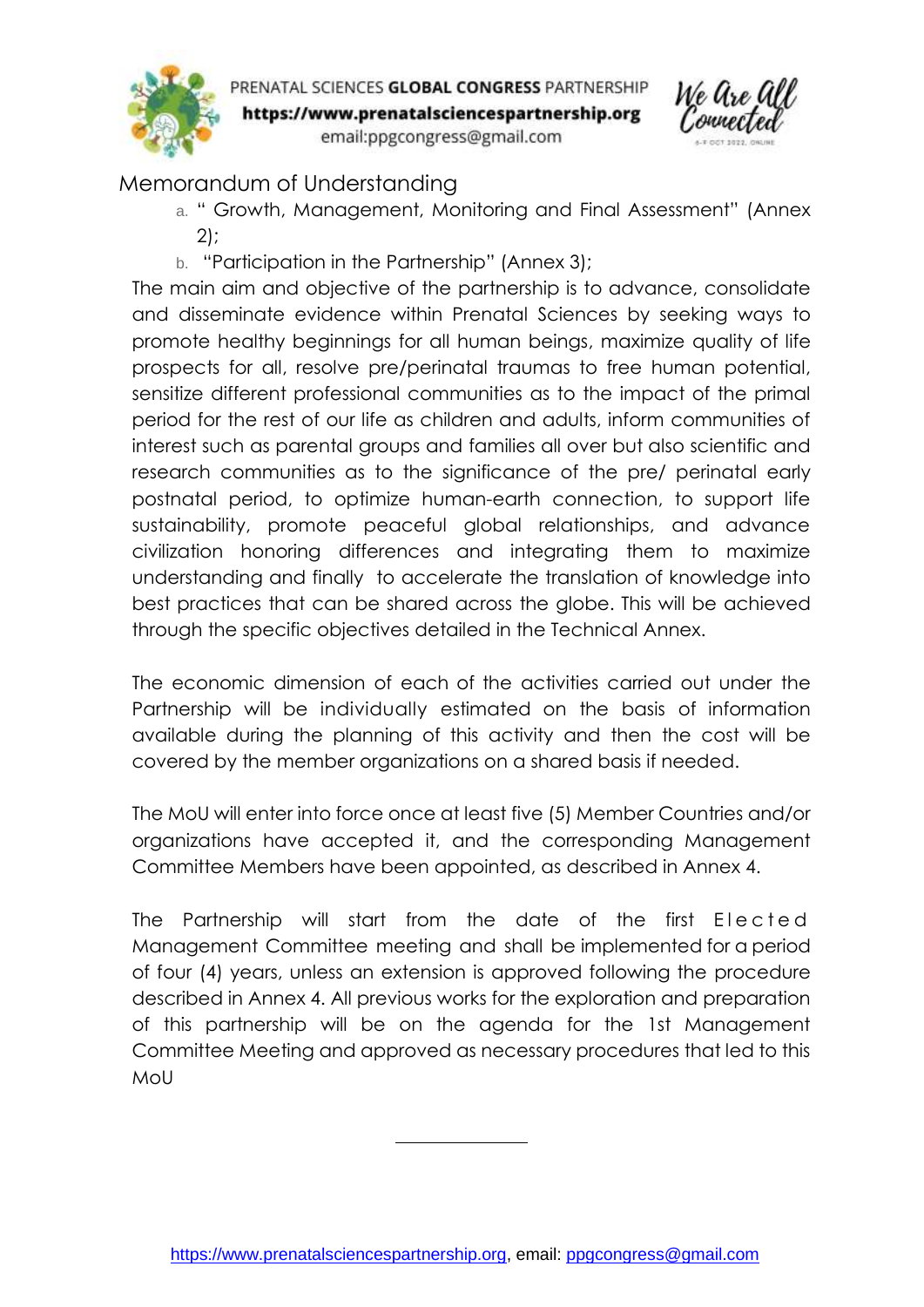#### **TECHNICAL ANNEX OVERVIEW**

#### **Summary**

Pre/**perinatal experiences are** significant for the health, relationships and quality of life after birth, during infancy, childhood and adulthood affecting all human life from birth to death. This impact is further reflected on the micro, meso and macrosystem each one of us exists. The interlinkage, interdependence and interconnection of all entities and their environments on a continuous basis interact leading to changes that are passed down from one generation to the next and the next. Despite the fact that in the modern years there have already been 100 years of clinical observations, research and published evidence as to such lifelong impact, the pre/ perinatal/birth **trauma** is slow to be recognized and be integrated in the existing body of knowledge.

At the same time more and more evidence is now available as to the impact of the birthing experience of the woman who gives birth to her child and how it affects the rest of her life and that of the whole family and dictate the child-parent relationship. Evidence suggests up to 30% of women describe their birth experience as traumatic and experience some symptoms of intrusion, avoidance or hyper-arousal. Meta-analyses show post-traumatic stress disorder (PTSD) affects 4% of women after birth and up to 18% of women in high risk groups.

Given the enormous psycho-socio-economic burden it places on women, mothers/fathers or partners, health systems, and particularly children, relatively small improvements in services to amend the situation and introduce health advancement practices can benefit society significantly.

**The main aim of this Partnership is two-fold**. The Partnership will establish an international multidisciplinary network of organizations involved in prenatal sciences, researchers, clinicians, NGOs and SMEs to:

A) consolidate and disseminate current evidence and coordinate a joint effort to seek ways to:

- **1.** sensitize professional, academic and community bodies as to the significance of the prenatal sciences and the pre/ perinatal human experience of each one of us for the rest of our life,
- **2.** advocate about the need for introducing health advancement practices and/ or behaviors on a personal and collective level to honor the sustainability of life in general and human life specifically, advance human-earth connection as well as human-human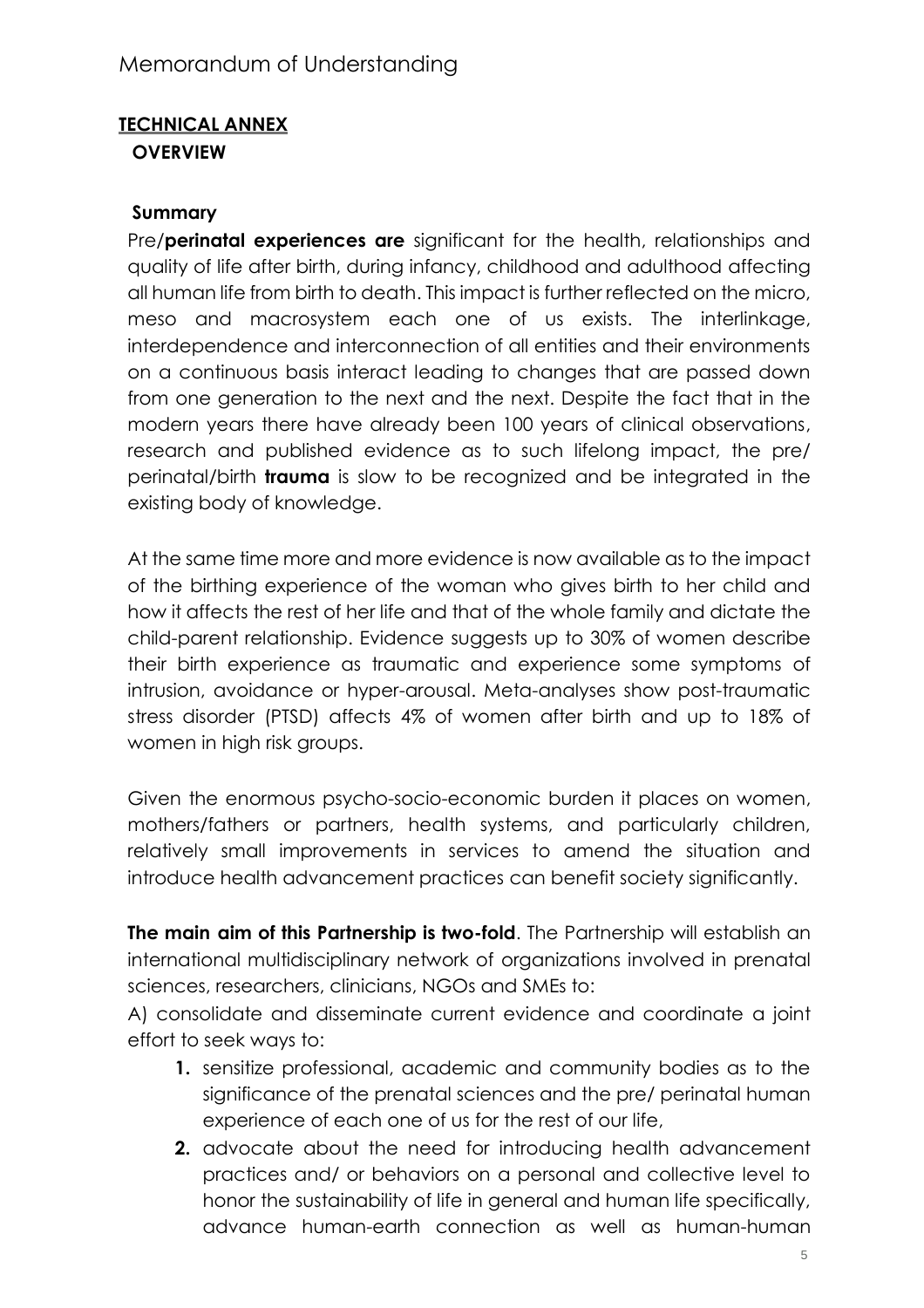relationship and parent-(un)born child relationship in healthy ways that promote peace, civilization and also somatopsychological/ mental health.

- **3.** Educate different professional bodies on skills that can resolve pre/perinatal/birth-related trauma and PTSD or how to adopt professional cultures that support healthier beginnings for future generations
- **4.** Support professional bodies in the direction of optimizing emotional and psychological outcomes for parents and families
- **5.** Nurture the cross-disciplinary/ transdisciplinary and transcultural cooperation on the issue of life from pre-conception to death and the intergenerational information inheritance
- **6.** Support researchers and stakeholders in their efforts to create new knowledge in the field and design new services or products for different populations among which pregnant couples, newborns, children of school age, adolescents, young adults and seniors

and B) accelerate the translation of that knowledge into best practices that can be shared across the globe to reduce the health impact and societal and economic burden arising from pre/ perinatal/ birth-related negative/traumatic experiences through:

- 1. Congresses, conferences, symposiums, round tables etc.
- 2. Publications such as print and e-books, audio books
- 3. Publications of research papers, or reviews or any other academic form
- 4. Screening of films and support of documentaries
- 5. Creation of digital tools eg website, educational platform etc
- 6. Creation of educational modules and MOOCs for either professionals or community groups
- 7. Communication tools and social media involvement
- 8. Development of Toolkits and Advocacy tools

| Areas of Expertise Relevant for the Partnership                            | <b>Keywords &amp; #</b>      |  |
|----------------------------------------------------------------------------|------------------------------|--|
| • Prenatal Sciences, Prenatal Psychology, Health • perinatal mental health |                              |  |
| Sciences, Health services, health care  • pre/ perinatal/birth-related     |                              |  |
| research, Medicine, Obstetrics, Sociology, trauma                          |                              |  |
| Embryology, Medical / Cultural Anthropology, Family systems                |                              |  |
| Life Sciences, Embryology, History, Philosophy, PTSD                       |                              |  |
| Literature, Pedagogy, Midwifery, Advocacy,                                 | #prenatal<br>#psychologist   |  |
| Ecology, Humanities, Epigenetics, Genetics,                                | #Psychology<br>#Mentalhealth |  |
| Physics, Biochemistry, AI, Astrophysics                                    | #Psychiatrists #Obstetrics   |  |
|                                                                            | #Medicine #Midwifery #Doulas |  |
|                                                                            | #Birth<br>#Breastfeeding     |  |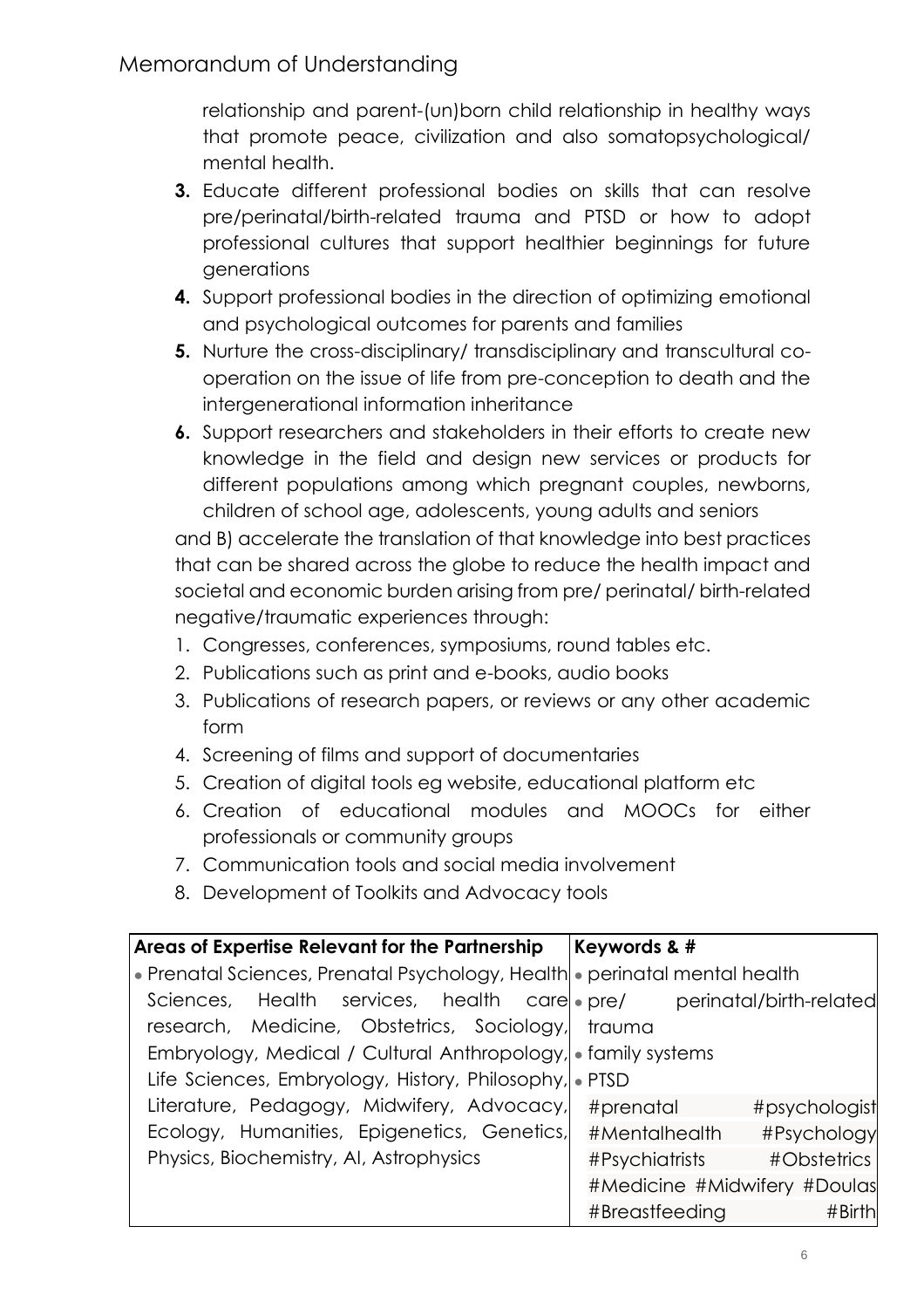| Memorandum of Understanding |
|-----------------------------|
|                             |

| #BirthProfessionals    |                  |
|------------------------|------------------|
| #socialWorkers         | #Nurses          |
| #Educators             | #Embryologists,  |
| #sustainability        |                  |
| #ecologyMentalhealth   |                  |
| #BirthEcology          |                  |
| #CangarooMethod        |                  |
| #utopicworld           | #idealisticWorld |
| #fightforyourideals    |                  |
| #humanrights           | #humankind       |
| #humanactivism         |                  |
| #Sociologists,         |                  |
| #Anthropologists,      |                  |
| #BodyTherapists        |                  |
| #Familytherapists      |                  |
| #HolisticTherapies     |                  |
| #BioenergeticTherapies |                  |
| #Physiotherapists,     |                  |
| #Craniosacral          | therapists,      |
| #Chiropractors,        |                  |
| #Ecologists,           |                  |
| #NGOs                  |                  |

#### **Specific Objectives**

To achieve the main objective described in this MoU, the following specific objectives shall be accomplished:

Research Coordination

● 1) to develop a **common understanding/definition of key concepts** to inform guidelines and guide the development of future standards for prenatal sciences

● 2) to understand **the factors** that promote wellbeing, psycho-somatic and mental health and good human-earth relationships

● 3) to further develop/consolidate mechanisms/**tools for assessment and screening** vulnerable populations in the direction of health promotion

● 4) to coordinate current efforts to develop an **understanding of the relationship** between **(primal)/ early life and socio cultural environments and health**

● 5) to advance our understanding of the **manifold impact of primal experiences** and inform the **development of sustainable, cost-effective**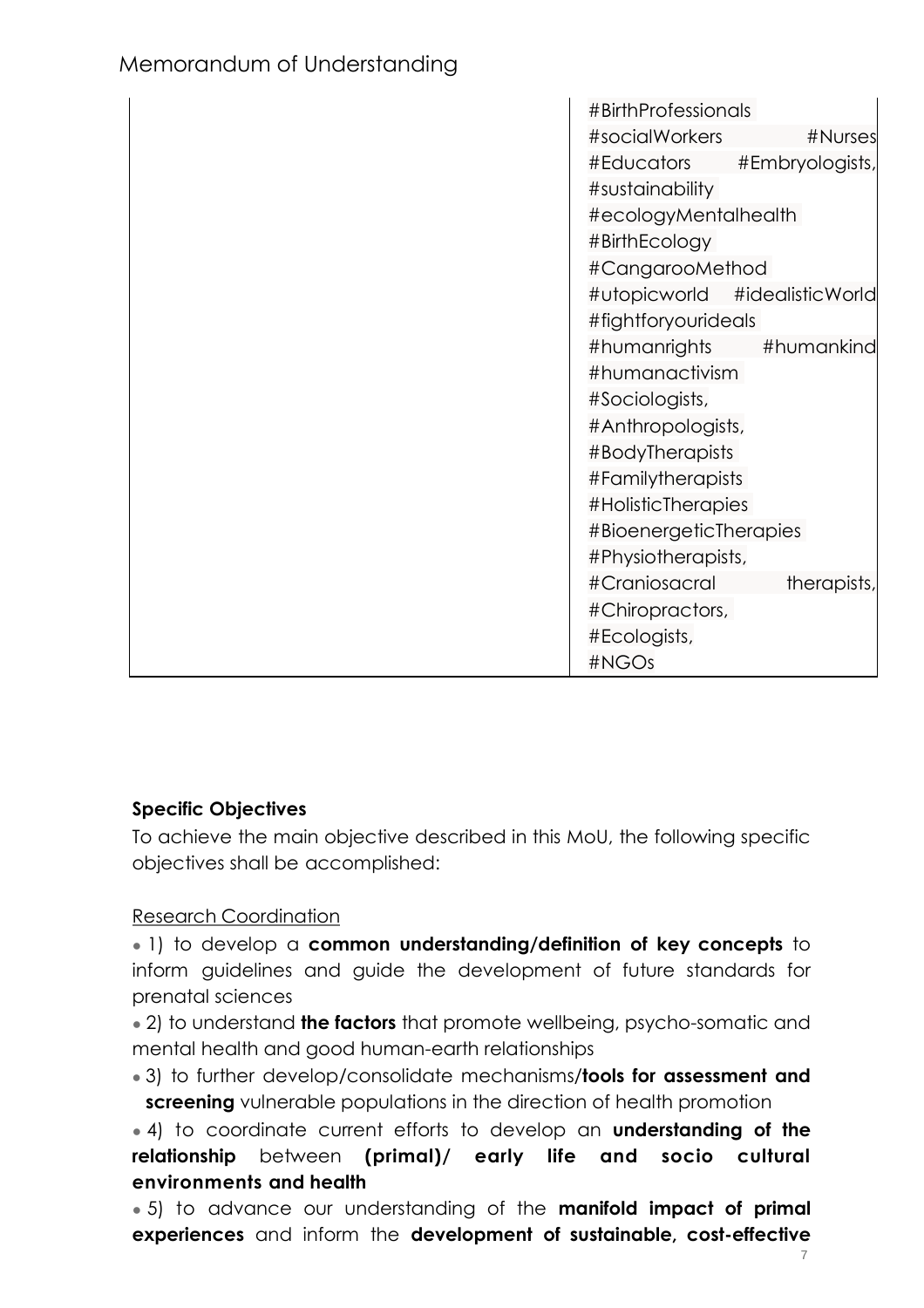**services** for measures that can empower health among vulnerable populations

• 6) to advance our understanding as how different forms of life in different kingdoms and settings show similarities and how humans can learn from other organisms/ kingdoms

• 7) to systematize existing knowledge in the field of prenatal sciences

• 8) to connect and network with other existing knowledge/ research bodies in the world focusing on similar or close to similar issues

• 9) to increase consolidation and dissemination of results to the research community, general public, stakeholders and policy makers.

### Capacity Building

- 1) To build and unify a global, multidisciplinary network of researchers and clinicians around prenatal sciences, maternity care, perinatal mental health and early childhood development using biomedical, epigenetic, socio-cultural, health-organisational, economic, and neuro-psycho-social approaches to tackle pre/ perinatal/ birth-related trauma and the emotional and psychological sequelae for human beings after birth, women, parents, infants and families as well as societies and life sustainability on the planet.
- 2) To facilitate access to a global network of researchers, clinicians and advocacy groups in the field
- 3) To provide targeted know-how for the next generation of researchers and clinicians in the field through access to the network

• 4) To increase consolidation and dissemination to maximize translation of research into practice,

• 5) To bridge current theory-practice gaps bringing evidence to knowledge end users

• 6) To support the development of skills among member organizations that are new to this understanding.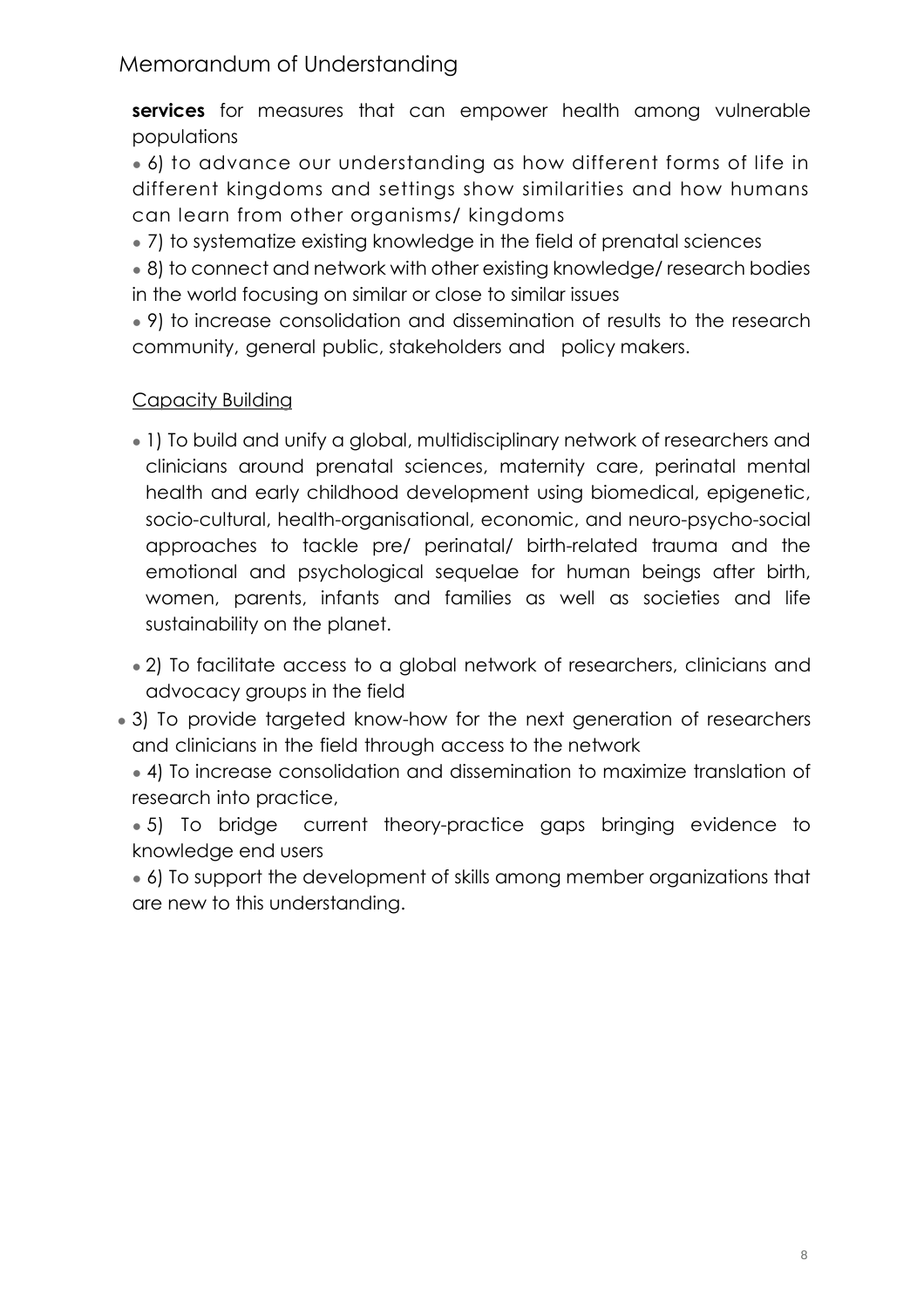# ANNEX 1: TECHNICAL ANNEX

Opportunities to make improvements in human psycho-somatic/ mental health as well as gentle, honoring parts relationships between individuals, family groups, nations and our planet can be achieved by advancing scientific knowledge in the area of pre/ perinatal/ birth-related trauma as well.

Pre/**perinatal experiences are** significant for the health, relationships and quality of life after birth, during infancy, childhood and adulthood affecting all human life from birth to death. This impact is further reflected on the micro, meso and macrosystem each one of us exists. The interlinkage, interdependence and interconnection of all entities and their environments on a continuous basis interaction leads to changes that are passed down from one generation to the next and the next. Despite the fact that in the modern years there have already been 100 years of clinical observations, research and published evidence as to such lifelong impact, the pre/ perinatal/birth **trauma** is slow to be recognized and be integrated in the recognized, existing body of knowledge.

At the same time, more and more evidence is now available as to the impact of the birthing experience of the woman who gives birth to her child and how it affects the rest of her life and that of the whole family and how this dictates the child-parent relationship. Evidence suggests up to 30% of women describe their birth experience as traumatic (pregnancy loss, stillbirth, disrespectful or unnecessary obstetric interventions, increasing statistics of C-section, violence within the familial/maternal environment, pandemic stress …) and experience symptoms of intrusion, avoidance or hyper-arousal. Meta-analyses show post-traumatic stress disorder (PTSD) affects 4% of women after birth and up to 18% of women in high risk groups.

Given the enormous psycho-socio-economic burden it places on women, mothers/fathers or partners, health systems, and particularly children, relatively small improvements in services to amend the situation and introduce health advancement empowerment practices associated with salutogenic aims and goals such as expanding resilience and cultivating meaningfulness etc can benefit society significantly.

A lot of research remains to to be done as concerns the traumagenic role of the **birth (human/ non-human) environment,** as the **setting** (home vs hospital, persons being present and their relations) and the **cultural and organizational** (systems and structures) factors that shape the **context of birth**  (models of care). Such research is likely to influence the quality and nature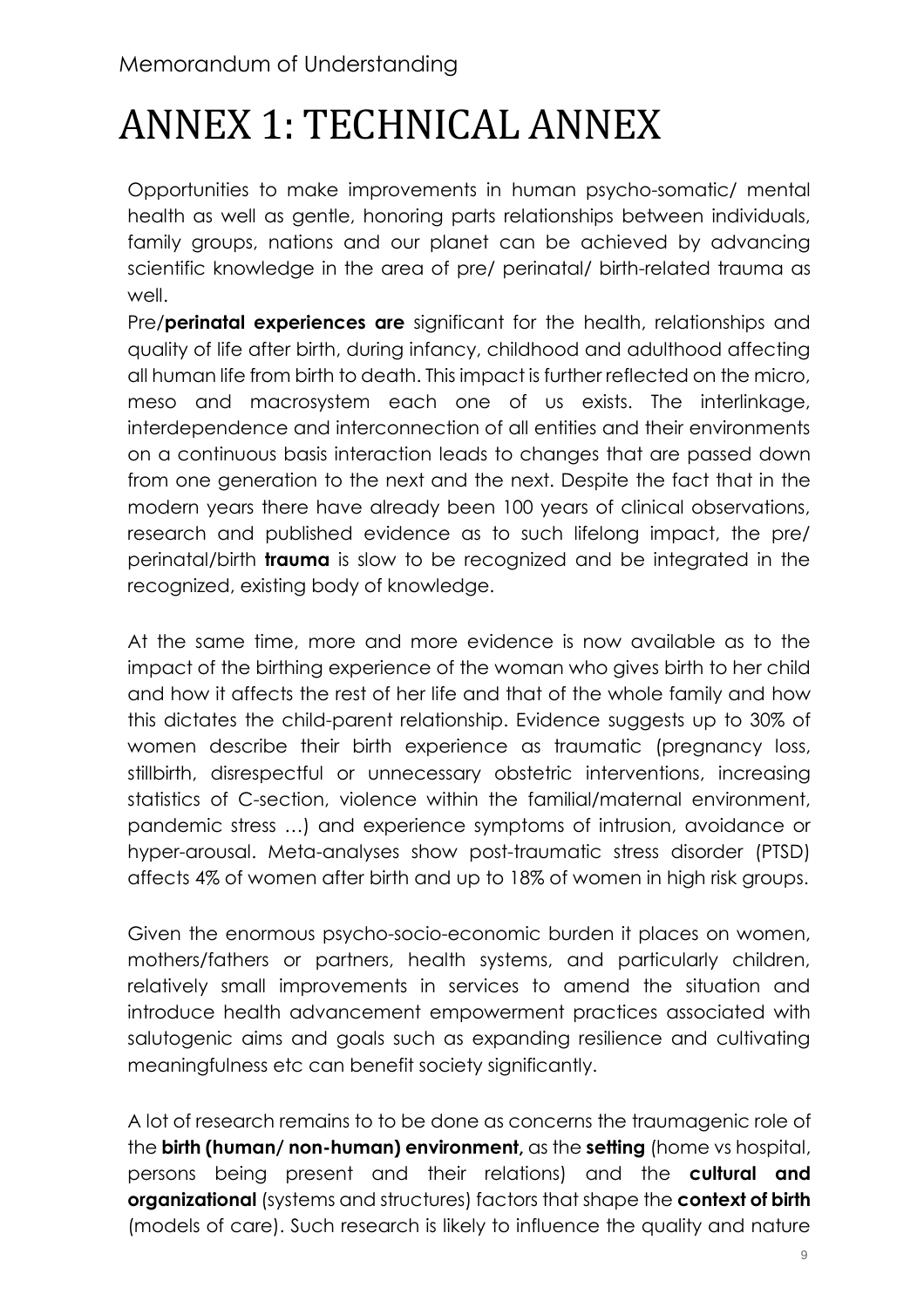of interactions between:

- maternal environment in the bio-ecological context and the (un)born child,
- care providers,
- women and their families,
- men and women partners and their relationship quality,
- the existing values and philosophies, cultures and principles present on the personal/ collective level,
- Representations and interpretations associated to health or disease etc.

Recent research has identified those shortcomings in interactions are among the **most frequently reported causes of trauma** whilst, conversely, good communication has the **potential to positively impact on outcomes.**

Unlike trauma at other times, pre/perinatal trauma and subsequent PTSD are particularly important becauseof its potential impact on women and their children. Infants of women who are anxious in pregnancy are more likely to show fearful or anxious behavior and there is increasing evidence of longterm impacts on the child. Epidemiological studies show pre/perinatal PTSD is associated with poor and potentially enduring outcomes such as preterm birth, reduced breastfeeding and poor child development. Research in epigenetics, biomedicine and neuro-endocrinology helps explain possible mechanisms through which infants are affected. Variations in exposure and responses to stress have been shown to influence patterns of maternal and fetal behavior. Consequently, the **role of epigenetics, biomedicine, neuroendocrinology, neuro-psychology and psychological processes**, related to secondary traumatization, compassion fatigue and (psychological) **intergenerational transmission of trauma** are important to the development of evidence-based interventions to maximize the quality of the lives of families affected. As the fields of epigenetics and biomedicine rapidly evolve, new understandings are emerging that suggest passing on trauma is not inevitable and that **the intergenerational cycle of transfer can be broken through timely interventions.** Adverse psychological outcomes after birthrelated trauma can affect infant-mother attachment, which is linked to poor mental health for the children later in life. Strong evidence exists of the longterm impact and cost of postnatal depression, or child/ adult depression or mental diseases, violent behavior, self-destructive behavior, cancer or other fatal or life-quality limiting diseases.

Evidence on **prevention and treatment of birth-related trauma** is sparse. There are a few studies of primary prevention through antenatal stress management or counselling, with inconsistent results. Little research has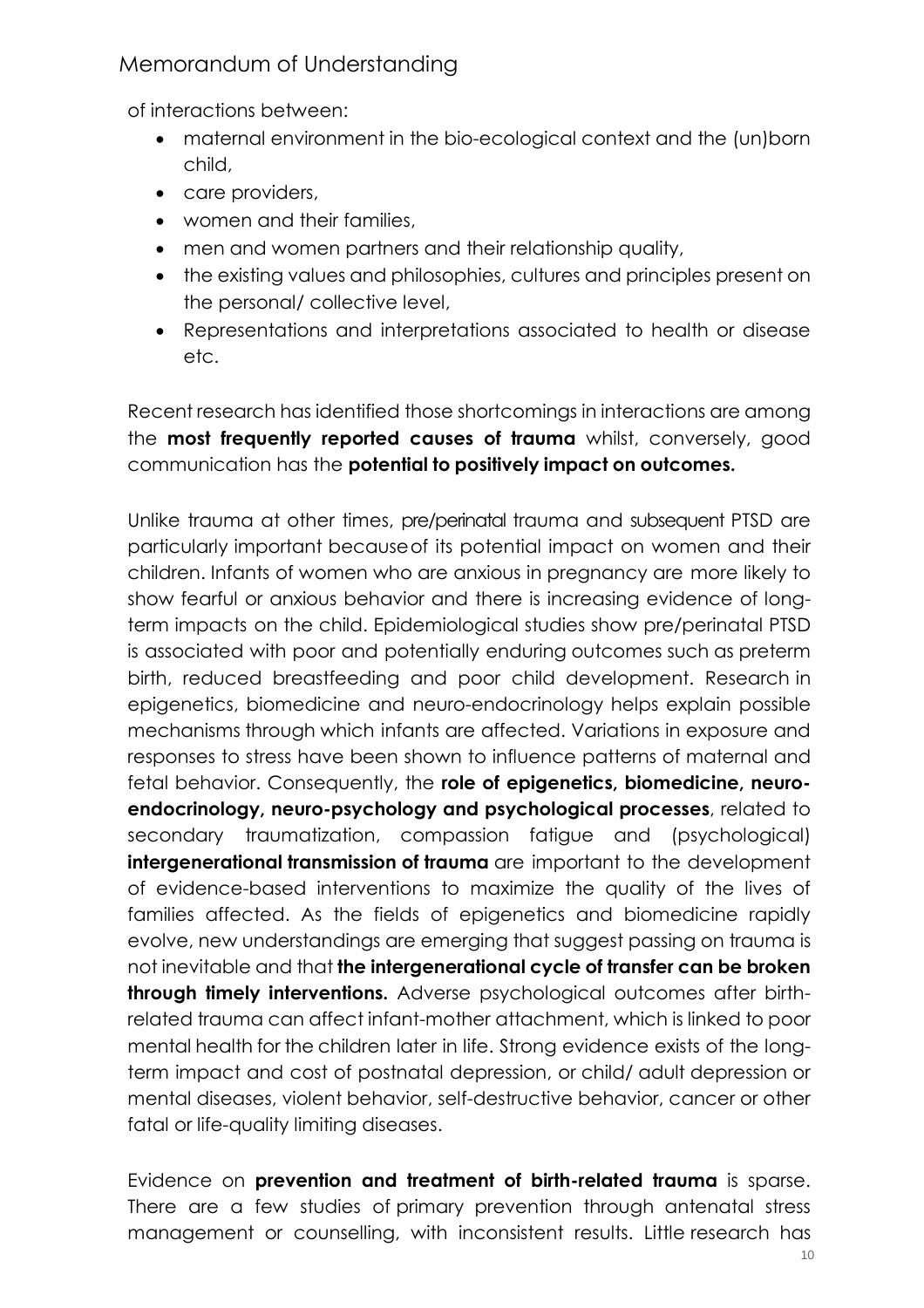looked at the **prenatal/perinatal/birth/ early postnatal environment** and how this can be altered to potentially mitigate against negative and traumatic experiences and how it can be empowered to potentially maximize positive outcomes. The impact of **traumatic stress on health professionals present on the scene** and its link with the triggering of their own traumatic prenatal/birth trauma must also be considered as a potential modifiable risk factor. When considering the potential psychological consequences of pre/perinatal trauma, it is important to take a transgenerational, **family-centred approach, as trauma can be transmitted within the family system, which by itself is the outcome of many family systems being brought together.** Knowledge of the relationship between these factors is critical and education of health professionals as concerns treatment is also mandatory. Perinatal mental health problems have **severe energo-socio-economic consequences**, most of which are associatedwith intergenerational spillover effects on child health and on the long term emotional, cognitive and physical development. However, new understandings from **epigenetics and neuroendocrinology suggest the intergenerational transmission of trauma** is not inevitable. The societal benefits of even relatively small improvements in services can create huge positive changes for present and future generations.

On a global level, there are huge differences from country to country as t the understanding of such forces at work. Africa and Asia are still high in perinatal mortality/ morbidity and there are many parts in the world where violence takes its toll. The majority of countries have not even heard of prenatal psychology and health professionals miss the opportunity of integrating the pioneer expertise in their practices to benefit human communities. The problem grows even worse if we add the climatic changes and the ecological threats. Therefore, it is imperative that those who have discovered some knowledge and have developed tools and practices that honor human life, human-earth connection and life sustainability get together, align their skills and co-ordinate their efforts in order to awaken those who are ready, sensitize the front-liners and educate them to better serve, prioritize and **inform health policymaking** to tackle this issue the best possible way**.**

Such levelling of inequalities in the sphere of knowledge is especially important with the **increasing cross-border mobility of families** and the strong migration trends over the last at least ten years.

Thus, priority should be given to the potential of education and training for care providers asthey interact with women and their partners in pregnancy, labor and postpartum in the development ofan integrated care model to safeguard and secure that (un)born babies and their parents experience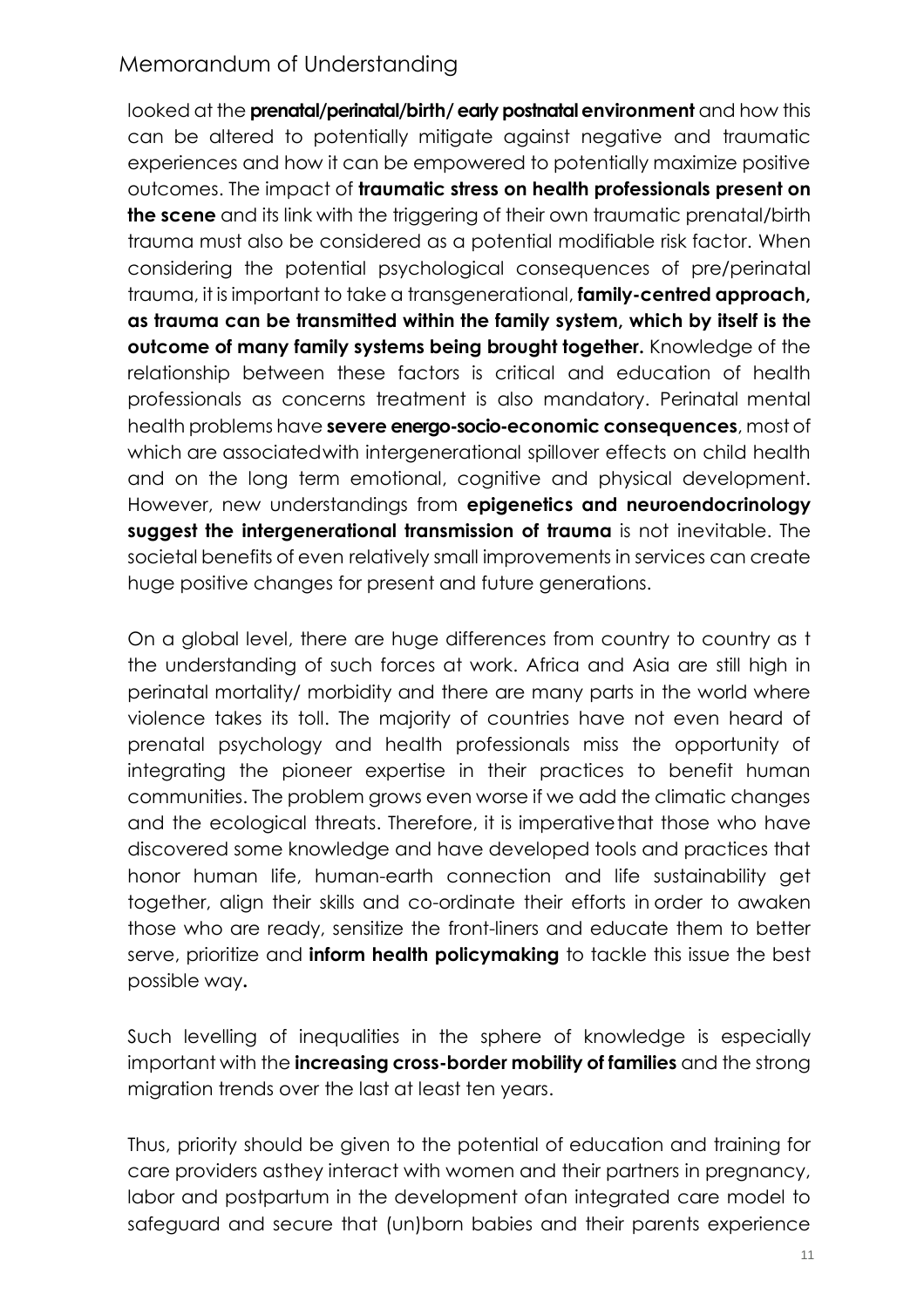best beginnings and promote **respect, communication, empathy and empowerment** within the relationship between women, partners and care providers advancing cultural awareness and cultural competency. Consequently including **women as stakeholders** in this partnership ensures a bottom up approach to service improvement through the very coalitions among parents, professionals, researchers, educators, NGOs, SMEs and managers that this partnership/ network seeks to foster.

**The main aim of this Partnership is two-fold**. The Partnership will establish an international multidisciplinary network of organizations involved in prenatal sciences, researchers, clinicians, NGOs and SMEs to:

A) consolidate and disseminate current evidence and coordinate a joint effort to seek ways to:

- **7.** sensitize professional, academic and community bodies as to the significance of the prenatal sciences and the pre/ perinatal human experience of each one of us for the rest of our life,
- **8.** advocate about the need for introducing health advancement practices and/ or behaviors on a personal and collective level to honor the sustainability of life in general and human life specifically, advance human-earth connection as well as human-human relationship and parent-(un)born child relationship in healthy ways that promote peace, civilization and also somatopsychological/ mental health.
- **9.** Educate different professional bodies on skills that can resolve pre/perinatal/birth-related trauma and PTSD or how to adopt professional cultures that support healthier beginnings for future generations and generate new waves of students highly motivated and well trained in the field.
- **10.**Support professional bodies in the direction of optimizing emotional and psychological outcomes for parents and families
- **11.**Nurture the cross-disciplinary/ transdisciplinary and transcultural cooperation on the issue of life from pre-conception to death and the intergenerational information inheritance
- **12.**Support researchers and stakeholders in their efforts to create new knowledge in the field and design new services or products for different populations among which pregnant couples, newborns, children of school age, adolescents, young adults and seniors

and B) accelerate the translation of that knowledge into best practices that can be shared across the globe to reduce the health impact and societal and economic burden arising from pre/ perinatal/ birth-related negative/traumatic experiences through:

- 9. Congresses, conferences, symposiums, round tables etc.
- 10.Publications such as print and e-books, audio books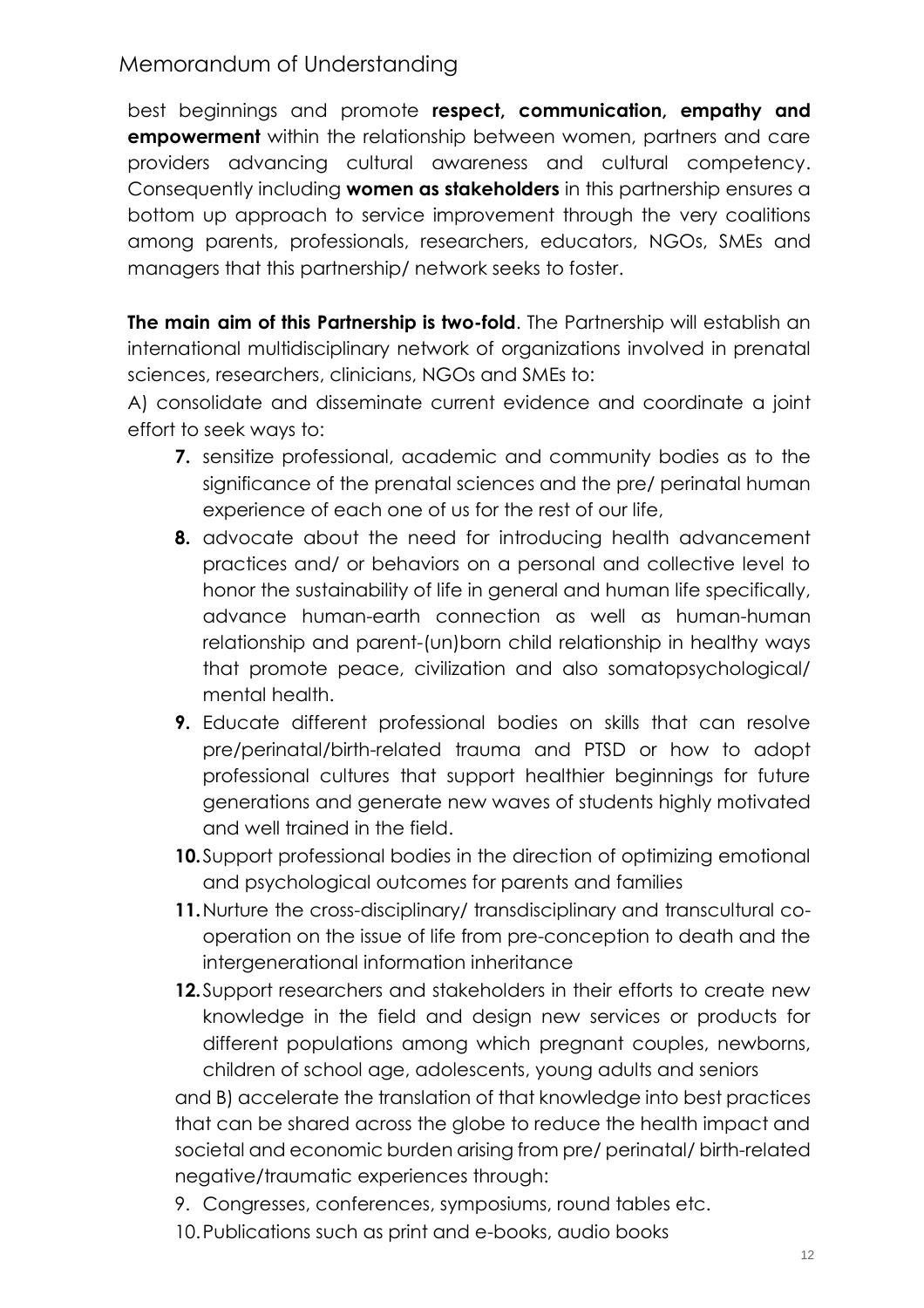- 11.Publications of research papers, reviews or any other academic papers, guidelines, white- papers and utilisation of data from comparable datasets for the generation of new findings.
- 12.Screening of films and support of documentaries
- 13.Creation of digital tools eg website, educational platform etc
- 14.Creation of educational modules and MOOCs for either professionals or community groups
- 15.Communication tools and social media involvement
- 16.Development of Toolkits and Advocacy tools

| Areas of Expertise Relevant for the Partnership                            | <b>Keywords &amp; #</b>                            |  |  |
|----------------------------------------------------------------------------|----------------------------------------------------|--|--|
| • Prenatal Sciences, Prenatal Psychology, Health • perinatal mental health |                                                    |  |  |
| Sciences,<br>Health                                                        | services, health care pre/ perinatal/birth-related |  |  |
| research, Medicine, Obstetrics, Sociology,                                 | trauma                                             |  |  |
| Embryology, Medical / Cultural Anthropology, family systems                |                                                    |  |  |
| Life Sciences, Embryology, History, Philosophy, PTSD                       |                                                    |  |  |
| Literature, Pedagogy, Midwifery, Advocacy,                                 | #prenatal<br>#psychologist                         |  |  |
| Ecology, Humanities, Epigenetics, Genetics,                                | #Mentalhealth<br>#Psychology                       |  |  |
| Physics, Biochemistry, AI, Astrophysics                                    | #Psychiatrists<br>#Obstetrics                      |  |  |
|                                                                            | #Medicine #Midwifery #Doulas                       |  |  |
|                                                                            | #Breastfeeding<br>#Birth                           |  |  |
|                                                                            | #BirthProfessionals                                |  |  |
|                                                                            | #socialWorkers<br>#Nurses                          |  |  |
|                                                                            | #Educators<br>#Embryologists,                      |  |  |
|                                                                            | #sustainability                                    |  |  |
|                                                                            | #ecologyMentalhealth                               |  |  |
|                                                                            | #BirthEcology                                      |  |  |
|                                                                            | #CangarooMethod                                    |  |  |
|                                                                            | #utopicworld #idealisticWorld                      |  |  |
|                                                                            | #fightforyourideals                                |  |  |
|                                                                            | #humanrights<br>#humankind                         |  |  |
|                                                                            | #humanactivism                                     |  |  |
|                                                                            | #Sociologists,<br>#Anthropologists,                |  |  |
|                                                                            | #BodyTherapists                                    |  |  |
|                                                                            | #Familytherapists                                  |  |  |
|                                                                            | #HolisticTherapies                                 |  |  |
|                                                                            | #BioenergeticTherapies                             |  |  |
|                                                                            | #Physiotherapists,                                 |  |  |
|                                                                            | #Craniosacral<br>therapists,                       |  |  |
|                                                                            | #Chiropractors,                                    |  |  |
|                                                                            | #Ecologists,                                       |  |  |
|                                                                            | #NGOs                                              |  |  |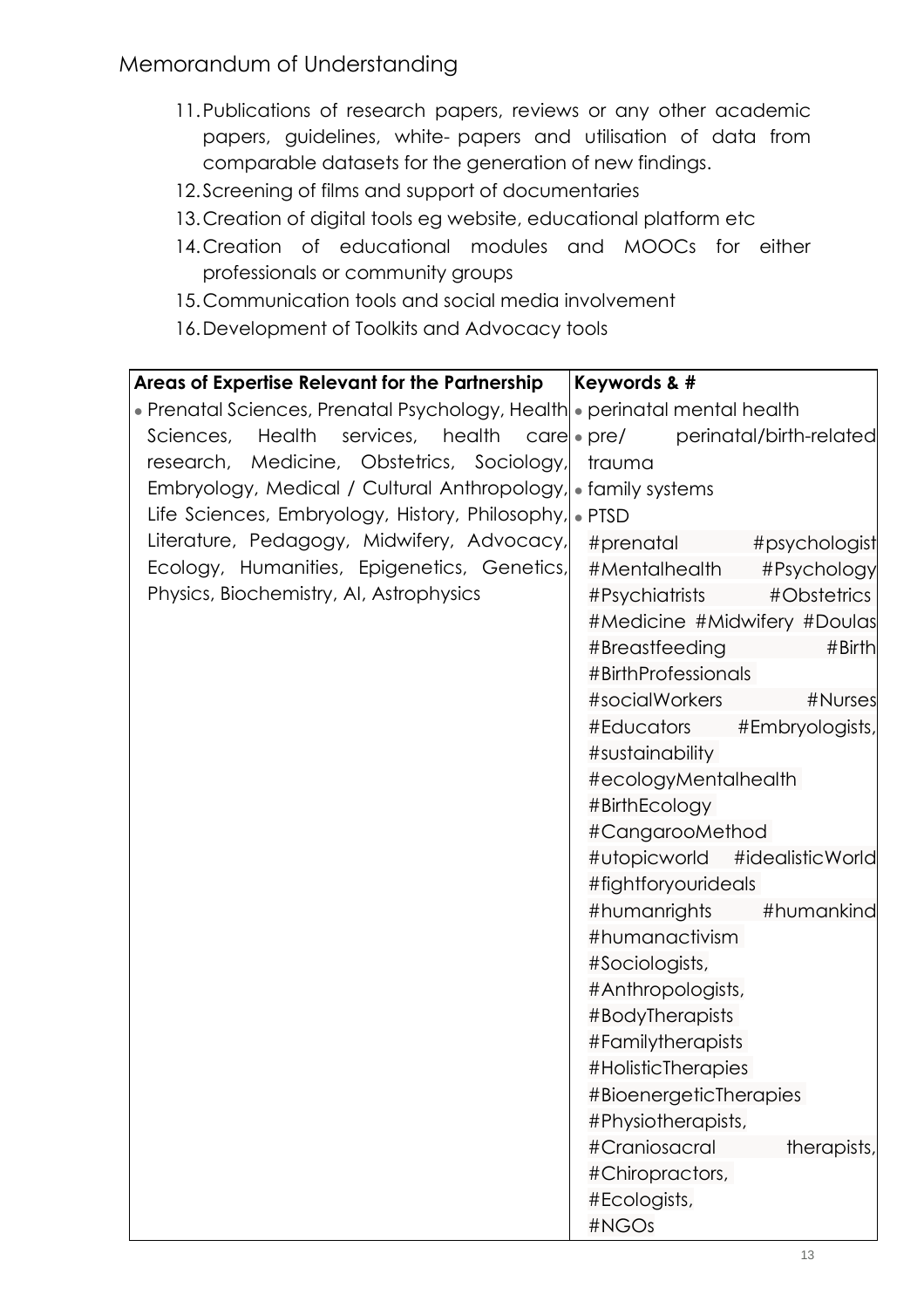#### **Specific Objectives**

To achieve the main objective described in this MoU, the following specific objectives shall be accomplished:

#### **Community/ professional & Academic Research Coordination**

● 1) to develop a **common understanding/definition of key concepts** to inform guidelines and guide the development of future standards for prenatal sciences

● 2) to understand **the factors** that promote wellbeing, psycho-somatic and mental health and good human-earth relationships

● 3) to further develop/consolidate mechanisms/**tools for assessment and screening** vulnerable populations in the direction of health promotion

● 4) to coordinate current efforts to develop an **understanding of the relationship** between **(primal)/ early life and socio cultural environments and health**

● 5) to advance our understanding of the **manifold impact of primal experiences** and inform the **development of sustainable, cost-effective services** for measures that can empower health among vulnerable populations

• 6) to advance our understanding as how different forms of life in different kingdoms and settings show similarities and how humans can learn from other organisms/ kingdoms

• 7) to systematize existing knowledge in the field of prenatal sciences

• 8) to connect and network with other existing knowledge/ research bodies in the world focusing on similar or close to similar issues

• 9) To introduce recommendations for education and training of healthcare providers in Prenatal Sciences

• 10) to increase consolidation and dissemination of results to the research community, general public, stakeholders and policy makers.

• 11) to increase visibility of the Prenatal Sciences findings

#### **Capacity Building**

● 1) To build and unify a global, multidisciplinary network of researchers and clinicians around prenatal sciences, maternity care, perinatal mental health and early childhood development using biomedical, epigenetic, socio-cultural, health-organizational, economic, and neuro-psycho-social approaches to tackle pre/ perinatal/ birth-related trauma and the emotional and psychological sequelae for human beings after birth,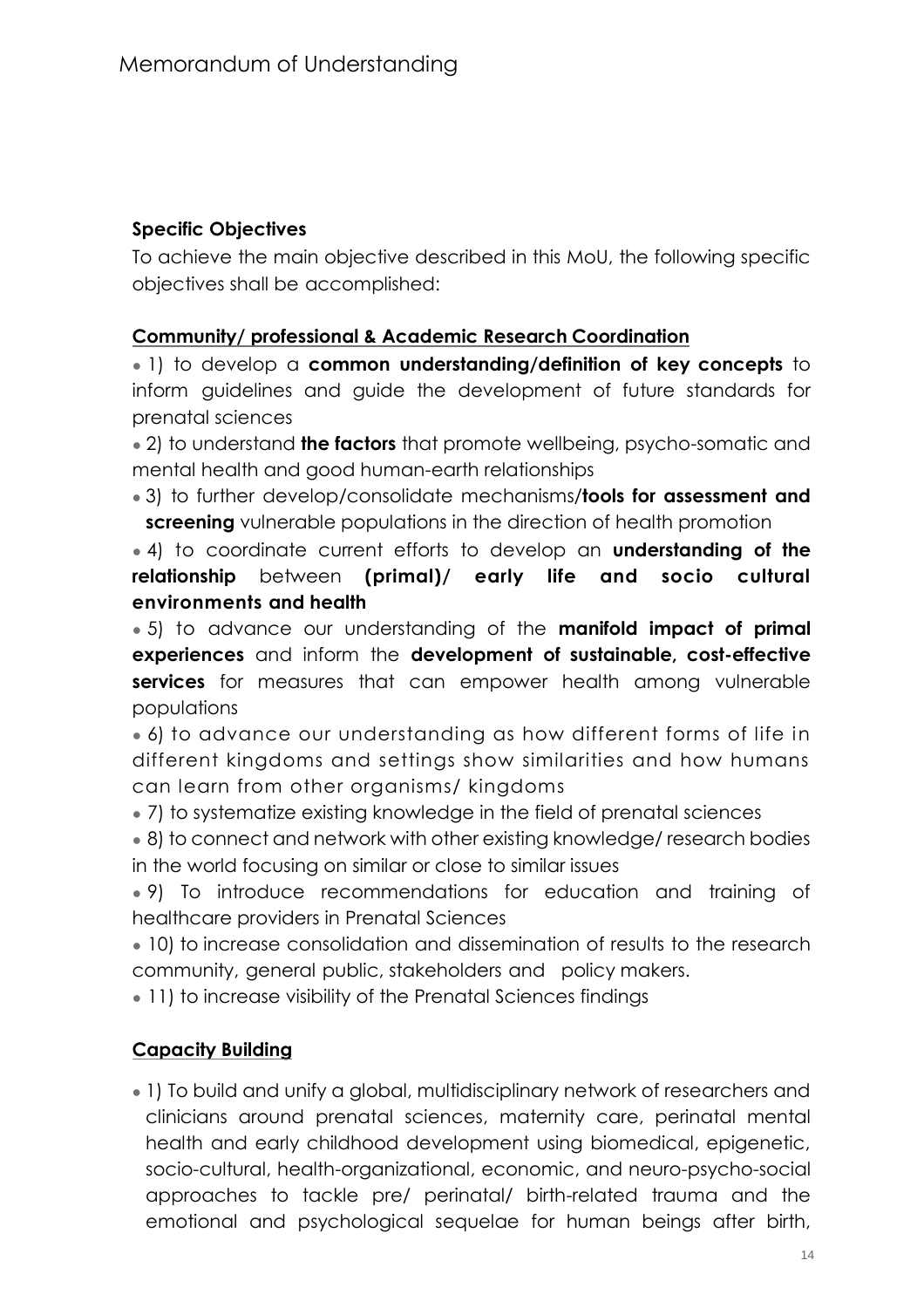women, parents, infants and families as well as societies and life sustainability on the planet.

- 2) To facilitate access to a global network of researchers, clinicians and advocacy groups in the field
- 3) To provide targeted know-how for the next generation of researchers and clinicians in the field through access to the network

• 4) To increase consolidation and dissemination to maximize translation of research into practice,

• 5) To bridge current theory-practice gaps bringing evidence to knowledge end users

• 6) To support the development of skills among member organizations that are new to this understanding.

• 7) To potentiate less research-intensive countries through partnering on prenatal Sciences projects

• 8) To strengthen national development policies/strategies, particularly if that evidence has been generated across a range of contexts and cultures.

#### **The Benefits of the Established Partnership**

The purpose of this Partnership is to create synergy between Prenatal Sciences, biomedical, epigenetic, socio-cultural, health- organizational, economic, and neuro-psycho-social approaches to tackle negative/traumatic experiences of pre-conception to birth and the emotional and psychological sequelae. The objectives outlined in this Partnership, both research and capacity building/ knowledge dissemination are only feasible through the collaboration of a broad, multidisciplinary, global group, which currently does not exist. To date, the absence of such a partnership has led to a state where knowledge is fragmented and scattered acrossdisciplines, teams, associations and countries. This lack of synergy has hindered significant advances in the field. The uniquevalue of this Partnership is the potential to bring together experts from a diverse background and also connect end users who can collaborate on agreed objectives together through a coordinated collection and comparison of data and practices, standardization of definitions, exchange of knowledge and practices, improving the implementation of what is known and bridging knowledge gaps, and avoiding, minimizing or eliminating duplication of effort thus enhancing effectiveness. The cross cultural understanding of pre/perinatal semantics that all members will bring to the Partnership will be invaluable in developing our global understanding of the contexts and the following sequelae and will have the potentiality to actually strengthen national development policies/strategies, particularly if that evidence has been generated across a range of contexts and cultures. This Partnership will build on the work of past pioneers in the field and/or the pioneer work of existing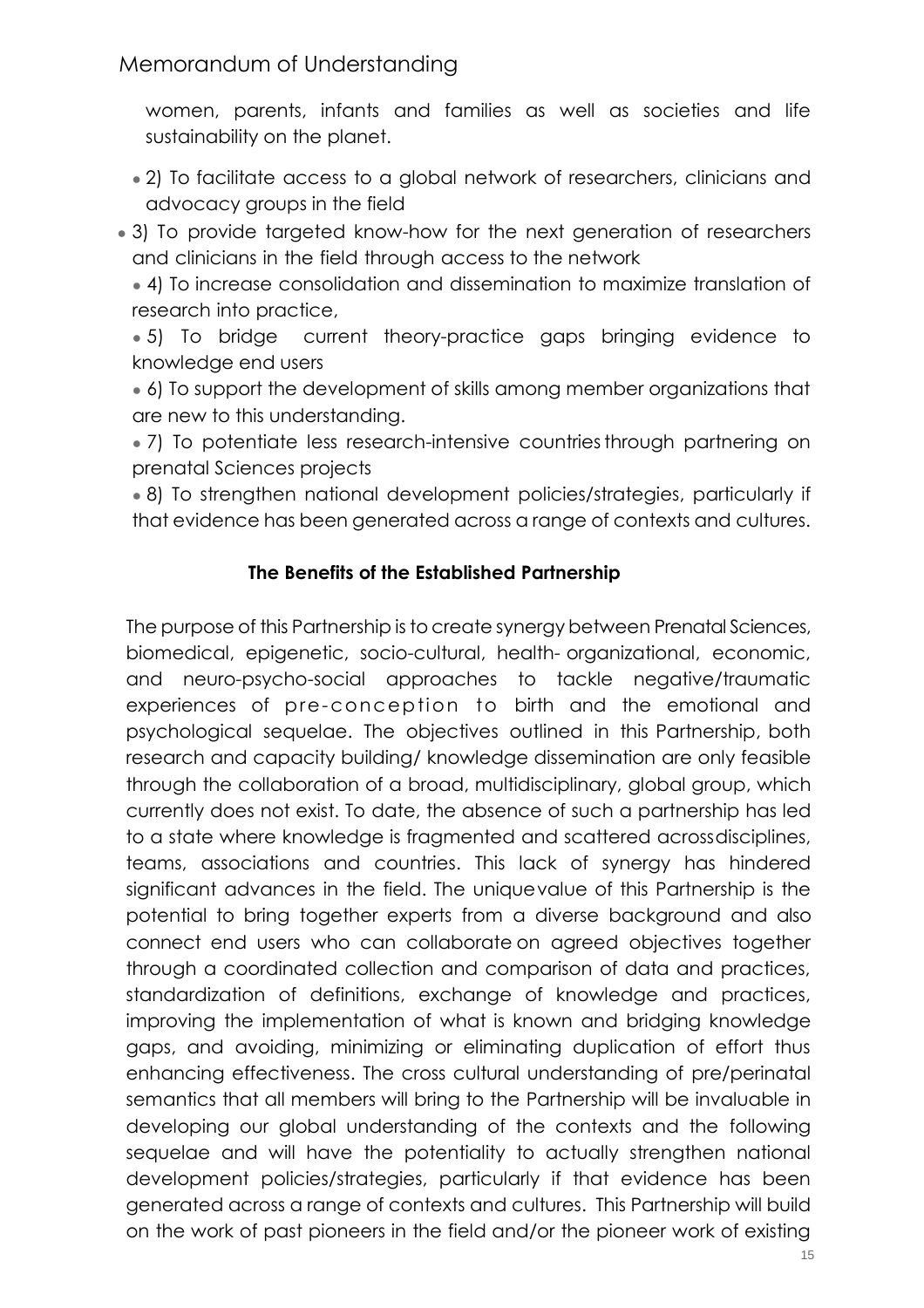individuals and/or organizations/ societies or professional, academic or research bodies now at work.

Working collaboratively within the partnership will reduce fragmentation, stimulate innovation (jointly with stakeholders/end users) and accelerate the progress of knowledge development in the field. Increased coordination will strengthen, organize and merge scientific knowledge in this field on a global level. The Partnership attempts to create amultidisciplinary research environment, increasing expertise and competitiveness globally, building a strong and growing sense of community amongst international researchers, clinicians and end users working in the field of prenatal sciences and offering mentorship and leadership to the emerging new generation of researchers and also increasing dissemination supporting bridging the gap between science, policy makers and community members. This Partnership has the potential to become an important reference point for research in pre/perinatal themes. New members will be invited to join via the Partnership website and through diverse collaborations. It is hoped that through snowballing, new members, not yet known to the team, will join the Partnership.

Stakeholders are likely to be located in **research-intensive universities and institutes, clinical practice, professional associations,** SMEs in **technology** and **service user organizations, educational institutions of all levels from kindergarten to college/ universities, publishers and those who merchandise such knowledge into useful everyday products from toys/ clothes, nutrition, ..**. Consequently; **many of the members who have close links with service user organisations at a national level, will begin by inviting new stakeholders to the Partnership.** 

It is anticipated that the integration of disciplines, knowledge end users, stakeholders and research teams through the partnership will **lead to the development of collaborative research/ dissemination/ education and community projects** on a wide spectrum.

PLAN FOR DISSEMINATION AND/OR EXPLOITATION AND DIALOGUE WITH THEGENERAL PUBLIC OR POLICY

The Action's scientific programme focuses on the application of knowledge and practice synthesis to establish what works, for whom and in what circumstances. **Dissemination activities** are critical to maximise the impact of research on practice. A **Dissemination Working Group (DWG) consisting of the National Representatives and a Dissemination Coordinator (DCO) will be**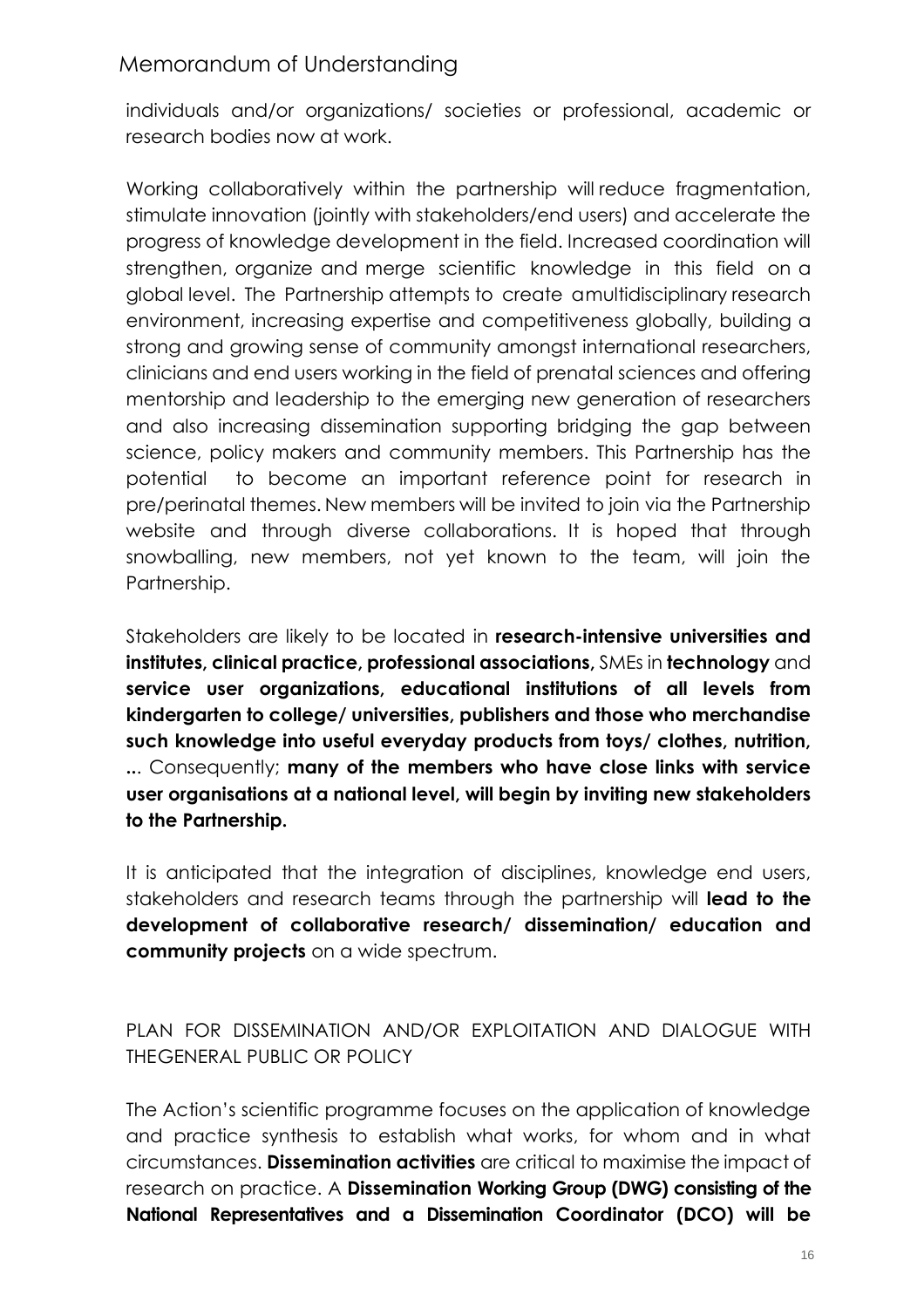responsiblefor managing communications, organisation of events and the sharing of outputs through activities and venues such as the Partnership Website, Open Access publications and social media platforms to advertise conferences, congresses and highlight key papers/findings making the outputs available to the public. The **Dissemination Strategy (DS)** will be developed by the DWG approved by the Partnership members and reviewed annually and will include activities to target a range of audiences such as academia, research, education, clinical practice, service users, policy makers and governmental departments. Through member's local technology transfer offices and the dissemination mechanisms of the member organizations/ individuals, the communications/ press departments will be utilized to maximize visibility, media coverage, participation and event attendance both on a local and a global level. Maximum use of member's profiles will be made in academic/ research/ research or community sharing platforms to profile the Partnership activities and include new participants.

The Partnership will have a **dedicated website** which will host all events, activities, projects, outcomes, courses and resources for ease of access. A list and links to publications and full text papers/presentations not subject to copyrightrestrictions (open access) will be available openly for all. The final conference papers/proceedings will be available as open access.

A social media strategy will be developed by the Dissemination Working Group (DWG), coordinated by the DCOand in co-operation with national/ local dissemination partners, focusing on engagement. The Partnership will utilize a structured combination of Private, Closed and Open social media platforms for clinicians, researchers, parents and other interested communities in order to achieve appropriate outreach. Participating members have contacts with service user groups nationally which can be utilized to share 'what works' principlesas well as webinars, masterclasses, pre/post congress events etc.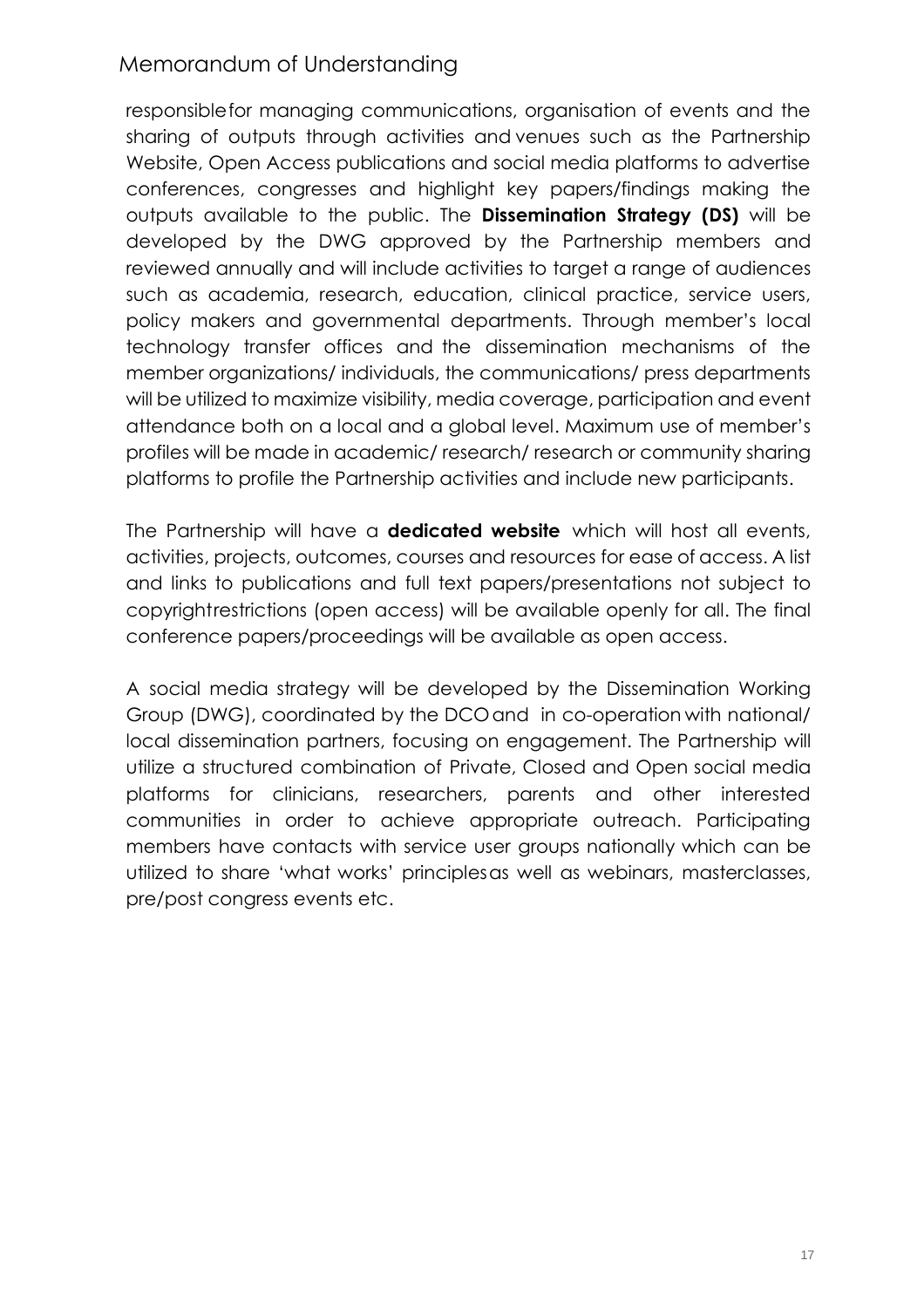# ANNEX 2 GROWTH, MANAGEMENT, MONITORING & FINAL ASSESSMENT

### MODEL OF GROWTH

The cascade model of Growth is to be followed. This consists of the following levels:

1. The Organizing Committee or Management Committee (MC). This consists of 2 National Ambassadors 1 regular member and 1 substitute, from each member country. National Ambassadors are initially appointed (as they are the people who initiated the partnership, later elected by the National Teams.

MAIN TASK: STRATEGIC DECISIONS

RECEIVES THE FEEDBACK FROM EACH COUNTRY, EVALUATES SITUATIONS DESIGNS, MAKES STRATEGIC DECISIONS FOR THE BENEFIT OF ALL THE NATIONAL AMBASSADORS BRING THE WORK DOWN TO THE NATIONAL LEVEL & THE REGIONAL CHAMPIONS. EACH REPORTS TO THE MANAGEMENT COMMITTEE (MC) & COLLECT FEEDBACK FROM THE REGIONAL CHAMPIONS TO SUPPORT THE MC DECISIONS

- 2. Regional Champions (RC): They consist of members of the partnership who are responsible for the organization of the partnership works within a specific country region. MAIN TASK: BRING THE WORK DOWN TO EACH REGION IN EACH COUNTRY. THEY CONNECT WITH THE COMMUNITY HEROES. THEY PROVIDE FEEDBACK AND REPORT TO THE NATIONAL AMBASSADORS
- 3. Community Heroes (CH): They consist of community members of the partnership who are responsible to connect the partnership with the community and bring the knowledge and understanding to the service users, stakeholders and policy makers in the area where they live. MAIN TASK: THEY BRING THE WORK DOWN TO THE COMMUNITY ON A LOCAL LEVEL. THEY LISTEN TO THE COMMUNITY NEEDS AND THEY BRING THIS FEEDBACK TO THE REGIONAL CHAMPIONS (WHO BRING IT TO THE NATIONAL AMBASSADOR AND FINALLY TO THE MC.

Thus, it is a bottom up process but also a top down. A continuous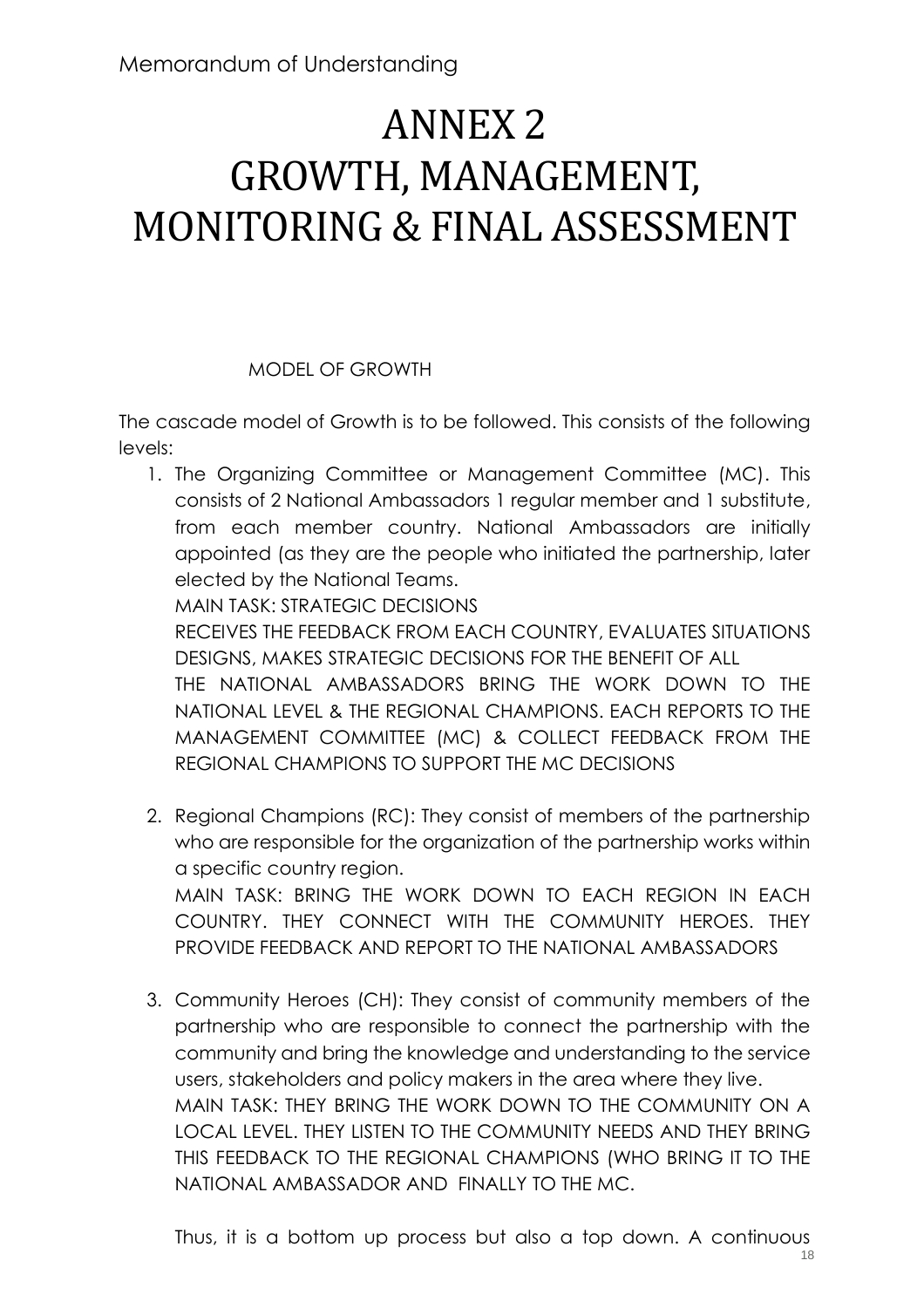feedback loop that comes from the community, then processed the best possible way and goes back to the community providing resources, solutions, support, information, knowledge etc which is the result outcome of a continuous interaction and improvement of the whole partnership.



The diagram that follows provides a visual.

# The tasks of each group are shown below:

# **The National Ambassadors**

- 1. Mapping the existing situation within the country
- a.Identify related same-minded organizations
- b.Identify the regional champions
- c.Identify or decide on the community heroes suggested
- d.Identify interested stakeholders/ sponsors
- e.Creates the communication strategy with the national media (social media included)
- f.Identify interested speakers (on a national level), artists etc
- g.Identify interested research to be presented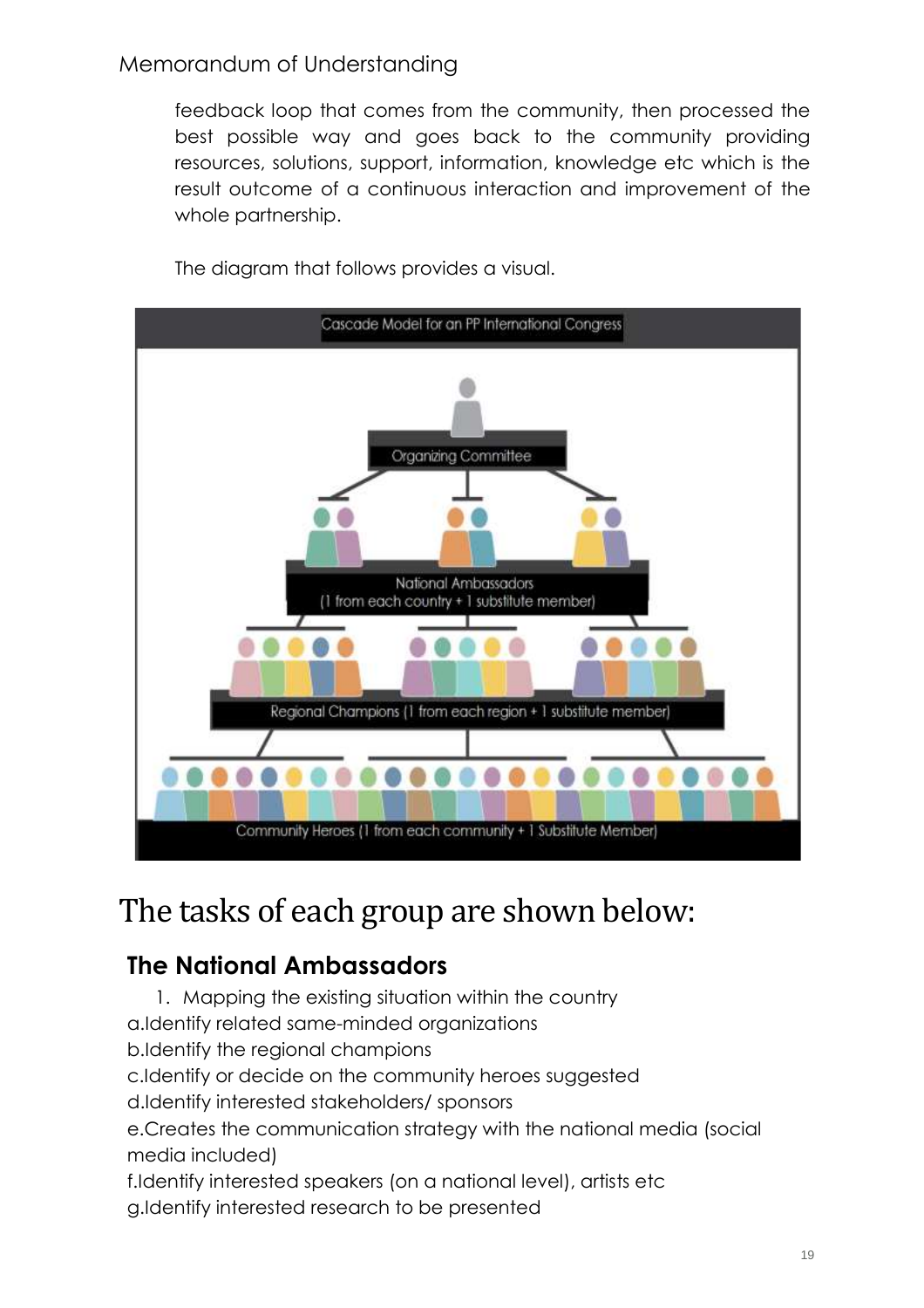h.List the interested publications within the country (books, reports, films, …)

i.Nominates national people for receiving an award j.Researches the needs on a national level

2.Connects with the decision makers on a national level

3.Does all work for ECTS/ or accreditation for congress participants

4.Blogs, informs the public

5.Creates the national page within the congress website

6.Synergizes with other organizations to participate in events of mutual benefit (eg their congresses, Day of the child, day of health, mother's day,

father's day etc), round tables, focus groups etc 7.Organizes the national pre-congress events

8.Organizes the post congress events

9.Evaluates work done every time according to the chosen indicators

10.Does budgetary control

11.Serves participants' registration procedure

12.Develops the national congress program and submits to the Organizing committee for approval

13. Reviews all abstracts in the national language

14.Collects all pre/ post/ during congress material for further development (abstracts, full papers, videos, podcasts etc

15.Translates the material in English

16.Elects 1 member as a regular representative and 1 substitute to bring this experience to the National Ambassadors' committee

17.Decide on the selected material for the various hubs

18.Acts as a regional champion for the region they are based

19.They act as community heroes for the specific community they are active in

20.They do the work of the regional champion and/or community heroes when there is not one yet.

21.They create the support team for the actual days of the congress 22. AOB

# **The Regional Champions**

(A champion is somebody who fights for an ideal that he believes is the right vision for the world. A champion has passion, a strong trust in the cause and a strong connection with his/ her creative powers and puts all this potentiality in the service of the vision.

1. Map the existing situation within the region

a.Identify related same-minded organizations within the region and connects with them

b.Identify the community heroes and submit to the National Ambassador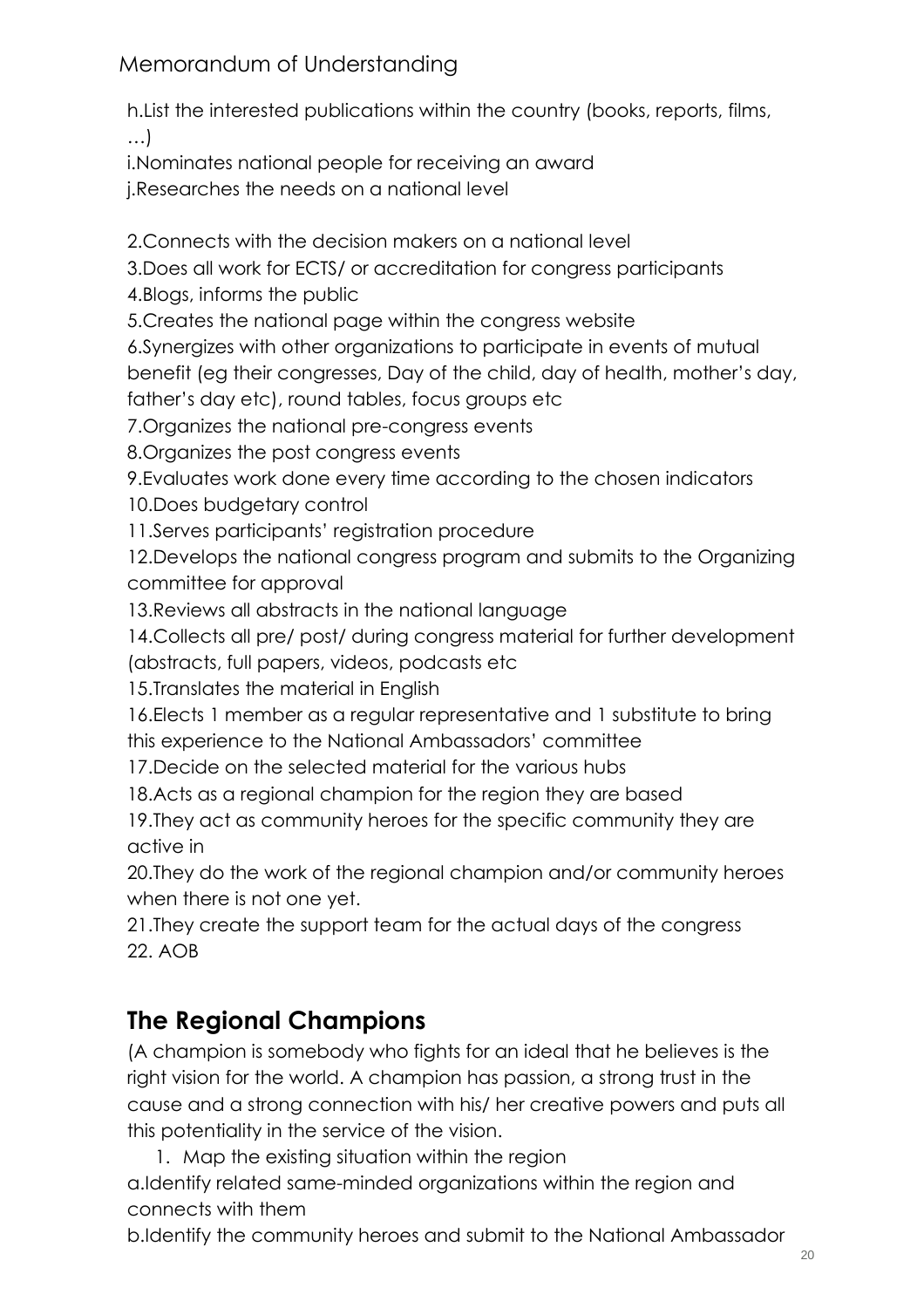c.Identify interested stakeholders/ sponsors within the region and connect with them to exchange the prepared material

d.Creates the communication strategy with the national/ regional media (social media included)

e.Identify interested speakers (on a regional level), artists etc

f.Identify interested research to be presented

g.List the interested publications within the region (books, reports, films, …) h.Nominates regional people for receiving an award

i.Researches the needs on a regional level

2.Connects with the decision makers on a regional level to inform, get their support, invite to the congress etc

3.Blogs in the national page within the congress website, informs the public 4.Synergizes with other organizations and participates in events of mutual benefit on a regional level (eg their congresses, Day of the child, day of health, mother's day, father's day etc), round tables, focus groups etc

5.Organizes the regional pre-congress events

6.Organizes the post congress regional events

7.Evaluates work done every time according to the chosen indicators on a regional level

8.Does budgetary control on a regional level

9.Serves regional participants' registration procedure

10.supports the national congress program and submits to the National Ambassadors' committee for approval

11.Translates all abstracts in the national language in English

12.Collects all pre/ post/ during congress material for further development (abstracts, full papers, videos, podcasts etc) on a regional level and delivers to the National Ambassador

13.Elects 1 member as a regular representative and 1 substitute to bring this experience to the National Ambassadors' committee

14.Make suggestions for content for the various hubs

15.They do the work of community heroes when there are not any yet (within their administrative region)

AOB

# **The Community Heroes**

A hero is an ordinary human being who is called by life to face extraordinary circumstances. As Cambell shows in the Hero's Journey, (s)he hears the call, overcomes any refusal to respond and steps into the unknown or the uncertain, leaving behind a comfort zone where it is not possible to return. He seeks to transform personally and to transform the relational sphere of which (s)he is a part by inviting others in the community to become "heroes" as well, on the path to exercising shared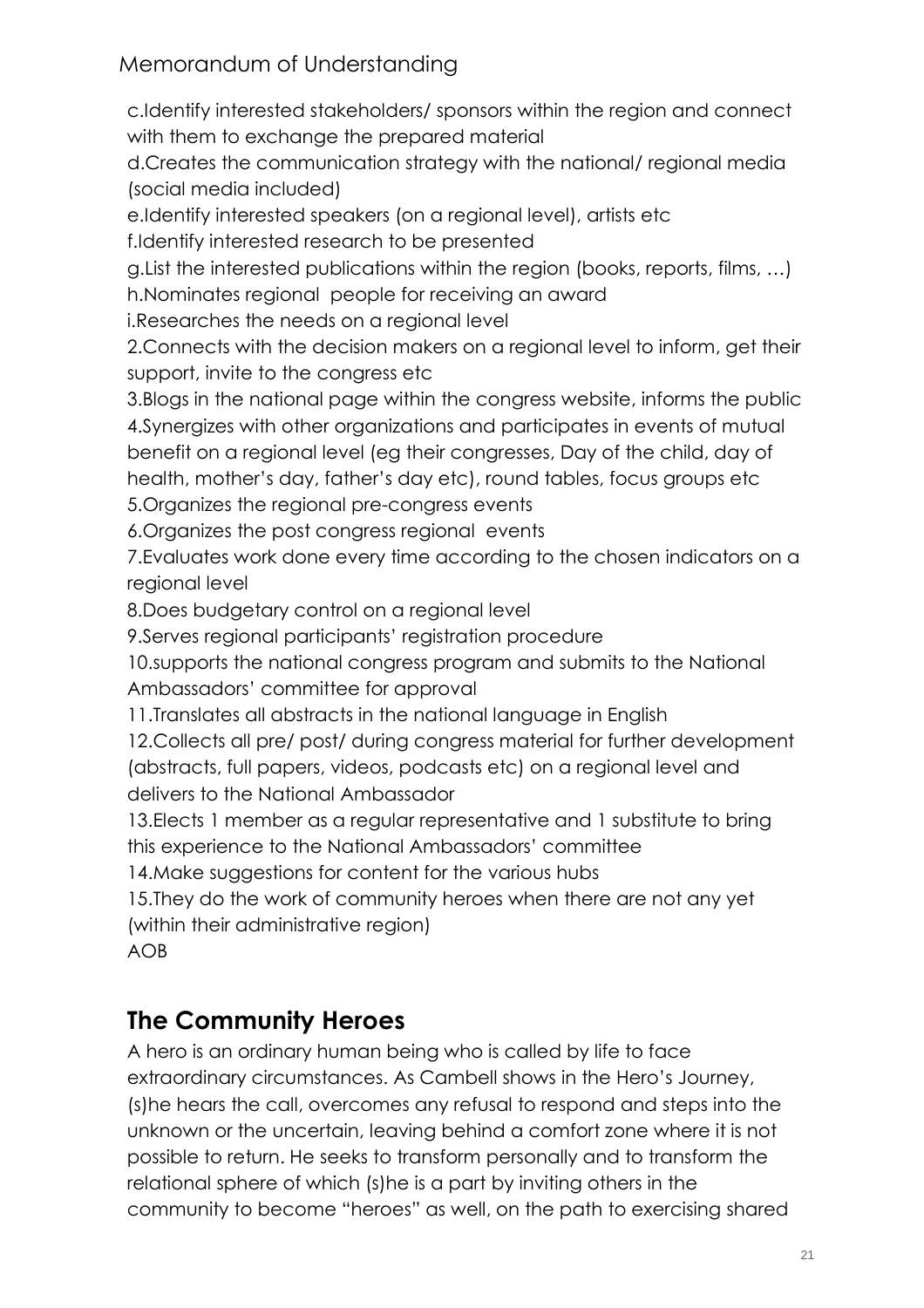or collective leadership. Heroes become guides or supporters for each other bringing people together and showing a way out of separateness.

1. Map the existing situation within the region a.Identify related same-minded organizations within the community and connects with them

b.Identify the interested stakeholders/ sponsors within the community and connect with them to exchange the prepared material

c.Creates the communication strategy with the local community media (social media included)

d.Identify interested speakers (on a rcommunity level), artists etc e.Identify interested research to be presented

f.List the interested practices, initiatives, publications within the community (books, reports, films, …)

g.Nominates community people for receiving an award

h.Researches the needs on a community level

i.Connects with the decision makers on a community level to inform, get their support, invite to the congress etc

2.Blogs in the national page within the congress website, informs the public 3.Synergizes with other community organizations and participates in events of mutual benefit on a community level (eg their congresses, Day of the child, day of health, mother's day, father's day etc), round tables, focus groups etc

4.Organizes the community pre-congress events

5.Organizes the post congress community events

6.Evaluates work done every time according to the chosen indicators on a community level

7.Does budgetary control on a community level

8.Serves community participants' registration procedure

9.supports the regional/ community congress program and submits to the regional champions committee for approval

10.Translates all community abstracts in the national language in English 11.Collects all pre/ post/ during congress material for further development (abstracts, full papers, videos, podcasts etc) on a community level and delivers to the Regional Champions

12.Elects 1 member as a regular representative and 1 substitute to bring this experience to the Regional Champions' committee

13.Make suggestions for content for the various hubs

14.They do the work of community heroes in a nearby community when there are not any yet

15.AOB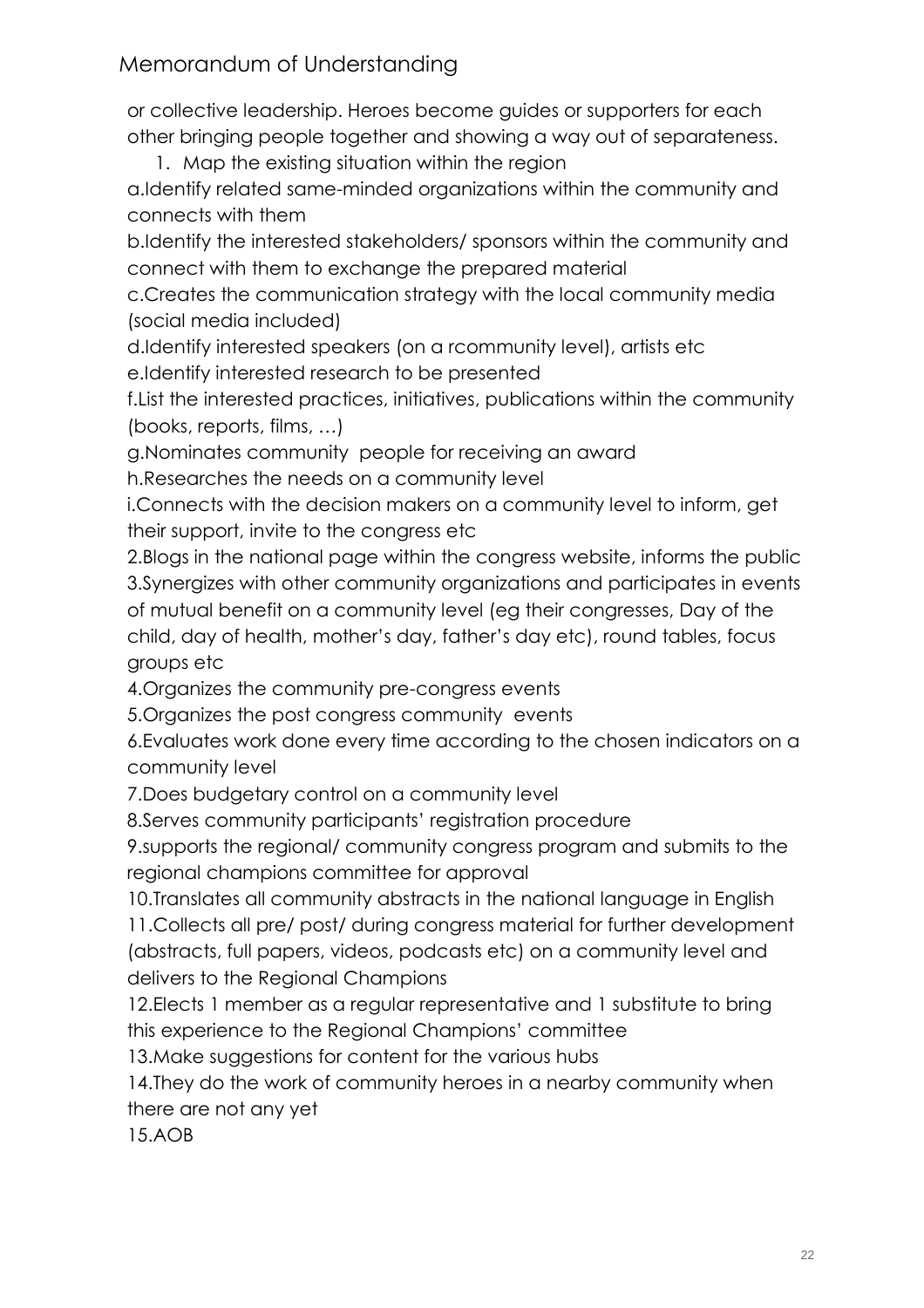#### **CO-LEADERSHIP MODEL**

As a model of leadership, the partnership adopts the co-leadership model or also known as co-evolutionary leadership model.

**Rationale:** Co-evolutionary leadership creates conditions that allow individuals to "grow in humanity" – liberating their creative potential and enabling them to contribute, if they wish, to this key emerging evolutionary stage, through the wider adoption of appropriate individual and collective developmental practices that are an essential component of transforming health, research, education, quality of life.

The word evolutionary is used here to characterize the person who facilitates, catalyzes, and feels responsible for – at his/her level – the evolution of humanity and the conditions of life on the planet, and connects their actions to the context of the "Great Story" of the evolution of the universe. This person realizes that we are entering an era of conscious evolution and this person consciously consents to be an active agent of this process.

The verb "lead" comes from the IndoEuropean root "leith", which means "to go forth", "to cross a threshold", or even "to die". Embracing leadership includes **acknowledging a threshold that needs to be crossed** – and that **something must be left behind for something new to emerge.** It also means that letting go of what we think we know or what we imagine we control – may be experienced as a form of death to what has been familiar to us.

Thus, according to Alain Gauthier, some of the characterestics of leadership are:

- venturing into the unknown, into the void, with openness and trust;
- sensing what is about to emerge by being present to what is;
- participating creatively in a wider field of knowing and doing;
- giving voice and energy to an evolutionary impulse;
- inviting self and others to cross a threshold and discover new spaces where collective creativity, intelligence, and wisdom can be expressed;
- enabling access to the leadership potential which exists in each individual

Practicing co-leadership opens a new relational space where a group of people can jointly act as leaders. This by itself requires the embodiment of an evolutionary perspective. It is an inner dance that then reflects on the outside the outer environment as an outer dance. It involves awakening to both one's uniqueness and deep connection to the whole, as well as demonstrating innocence (in the sense of not knowing), humility, presence,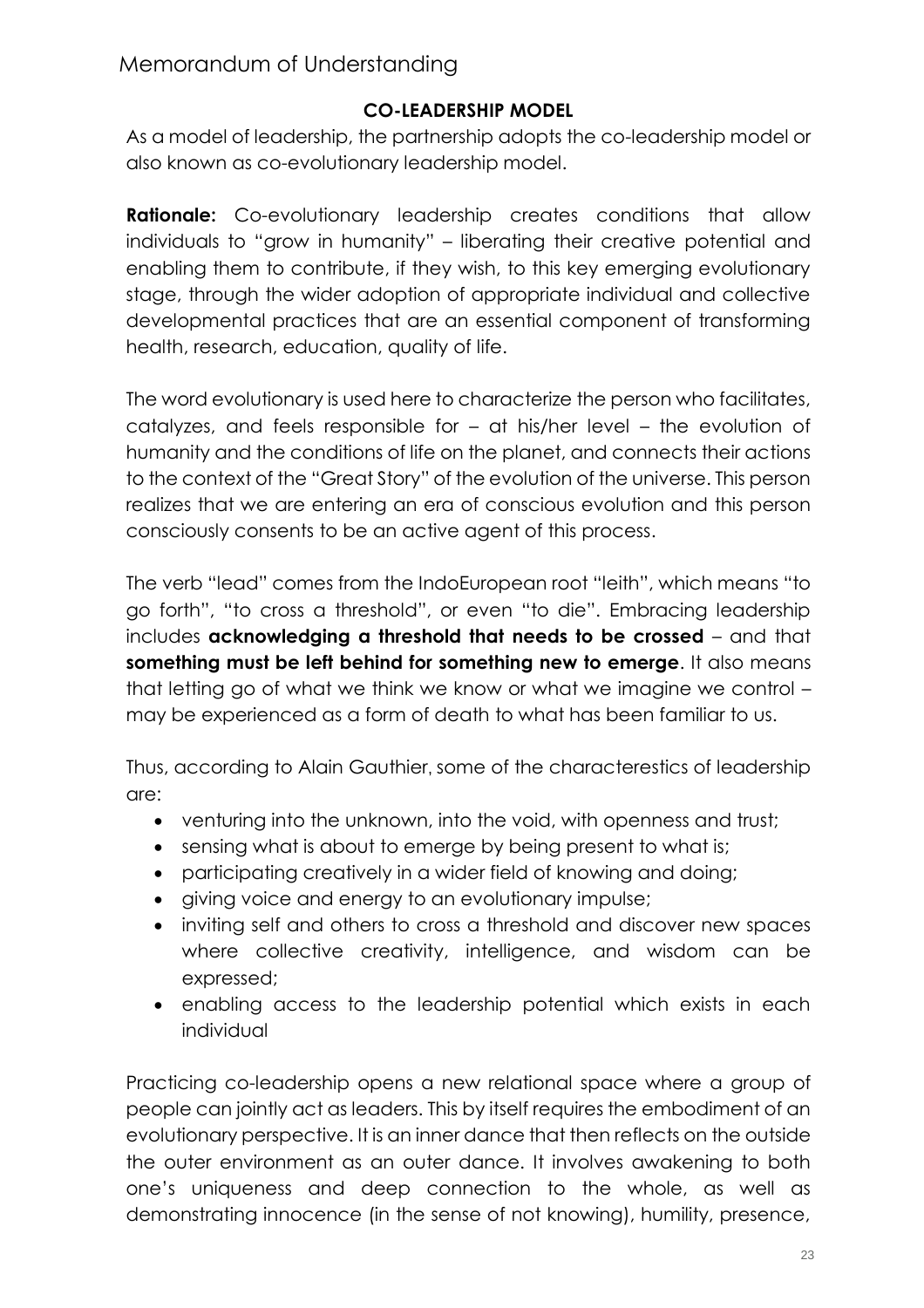empathy, and courage – in the service of consciousness evolution. Coleadership both requires and develops these qualities. An "inner dance" with various aspects of one's identity builds the foundation on which the "external dance" with others and a larger "evolutionary dance" become possible in service of the whole.

A way to practice co-leadership is simply to **behave as mutually responsible partners.** Petra Künkel defines collective leadership as *the capacity of a group of leaders to deliver a contribution for the common good through assuming joint and flexible leadership, according to what is perceived and*  **required.** Each co-leader feels no need to personally stand out or impose their views, but **cultivates the ability to know or sense what needs to be said and done now or to be prepared for the future, by making use of one's singular gifts.** Co-leadership challenges the traditional distinction between leaders and followers who agree on one or two objectives to achieve – each one staying within his/her role of decider or implementer. In its emerging forms, co-leadership produces direction, alignment, and mutual commitment as means to attain longer-term goals. It requires that each coleader examine their beliefs about both individual and collective leadership and engages in practices – such as **mutual awakening, shared sensemaking, reciprocal adjustment, collective learning, and collective intelligence – that will generate a new leadership culture**.

Co-leadership engages simultaneously in top-down, bottom-up, diagonal, and circular change processes, and cuts across functional, organizational, geographic or even sectoral boundaries. It is used to generate open innovation that involves professional communities, service-users, policy makers, stakeholders, academia etc. as partners, and can address complex challenges of sustainable development by forming partnerships across researchers, scholars, professional associations, companies, government, and civil society. When practiced across sectors, it creates the conditions for societal learning and innovation through an increased sense of interdependence and a deeper trust in self-organization, based on shared purpose, vision, and values.

See figure below for the 3H (Head/ Heart/ Hara Model of co-leadership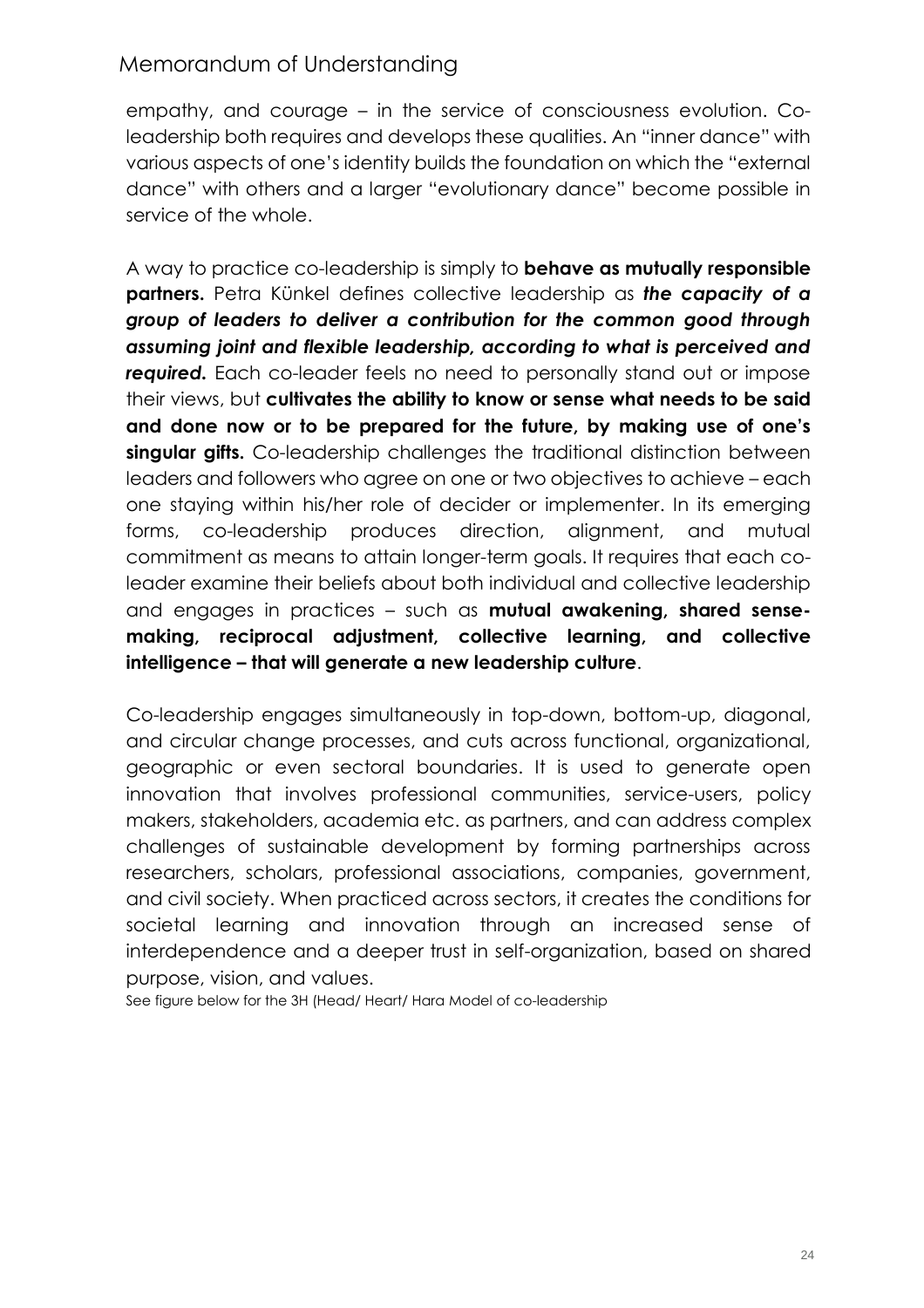| <b>Energy</b><br>centers                       | <b>Relationship to</b><br>oneself                                               | <b>Relationship to</b><br>others                                                                             | <b>Relationship to</b><br>the whole                                  |
|------------------------------------------------|---------------------------------------------------------------------------------|--------------------------------------------------------------------------------------------------------------|----------------------------------------------------------------------|
| Head<br><b>Center</b><br>Awareness-<br>based   | <b>Mentally clear</b><br><b>Conscious</b><br><b>Attentive</b><br>Intuitive      | <b>Valuing multiple</b><br>perspectives<br><b>Action Inquiry</b><br><b>Alignment</b>                         | <b>Global vision</b><br><b>Clarity about</b><br>interconnection      |
| Heart<br>Center<br>Love-infused                | <b>Sensitive</b><br><b>Connected to</b><br>feelings<br>Open, non-<br>judgmental | <b>Heartfelt and ethical</b><br>relationships<br><b>Empathetic listening</b><br><b>Attunement</b><br>Courage | Global<br>compassion<br><b>Sense of service</b>                      |
| Hara<br><b>Center</b><br>Presence-<br>centered | <b>Embodied intent</b><br><b>Grounded</b><br>Self-sufficient<br>and receptive   | <b>Shared presence</b><br><b>Root connection</b><br><b>Entrainment</b>                                       | <b>Globally-informed</b><br>right action<br><b>Sensing the field</b> |

#### 3H Model of Evolutionary Co-leadership Figure

**Source: Global Transforming Ensemble** 

The values described here are also adopted values, principles and philosophies of this partnership.

# **MANAGEMENT DESCRIPTION OF WORKING GROUPS, TASKS AND ACTIVITIES**

The Management Committee (**MC)** will consist of two National Representatives and will be responsible for the election of Partnership co-leadership positions, coordination of the activities, Financial management, reporting and monitoring progress in line with the Memorandum of Understanding (MoU) and specific managerial functions such as creation/dissemination of knowledge, website development and management and Intellectual Property policy. The MC, the committee with decisional power, will be established at a kick-off meeting with the required representatives from participating countries, and will coordinate the scientific and administrativeactions. The MC will hold monthly meetings online. The first meeting will address the election of representatives to key leadership roles, Partnership Chair (PC) and the Partnership Vice Chair (PVC), each of the Working Group Leaders (WGLs) and WG Vice Leaders (WGVL) plus the Dissemination Coordinators and Community Leaders. The PC Chair will outline developments up to and includingthe details of the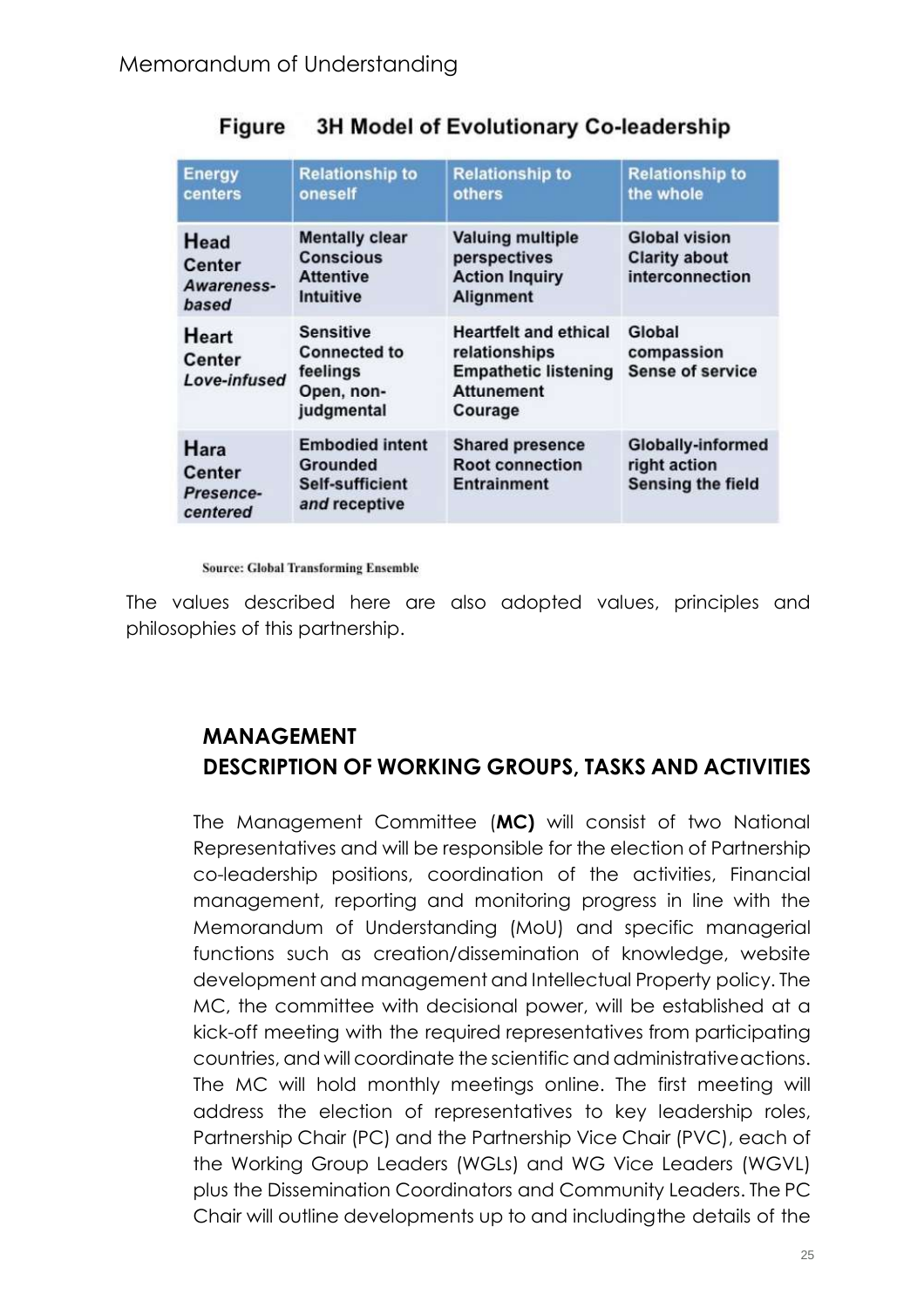MoU so that all can contribute effectively to the WGs to achieve the aim of this Partnershipfrom the get go. During the kick off meeting the PC will elect the following: The Partnership Chair (PC) and the Partnership Vice Chair (PVC), the PC holds responsibility for coordinating all MC activities. The WGLs and Vice Leaders (WGVLs) will coordinate the WG activities and design an individual detailed plan for each WG in collaboration with the MC, including follow up of the allocated budget on an annual basis.Members of the MC must also be a member of at least one WG. The MC will ensure the results achievedduring the Partnership, presented in regular monthly reports to the partnership office and bi-annually at the MC- Scientific Board joint meetings.

At the first MC meeting the following committees will be established: The Congress Committee (CC), the Educational Committee, the Dissemination Committee (DC), the Website Committee (WC), the Coordination/ administration Committee (CC), the Research Committee (RC), the Ethical Committee(EC) and the Steering Committee (SC). **The SC** will be made up of the Partnership Chair, Partnership Vice-Chair and seven WG Leaders- mandate to be decided at the first MC meeting. The SC will meet on a regular monthly basis and when necessary and will be responsible for direct and daily business of the Partnership. The committees will submit monthly/ bi-annual and annual reports to the MC to monitor and ensure progress in line with the Partnershipobjectives. Adjustments will be made contemporaneously as necessary. Decisions made at the SC must be approved by the MC.

#### **PARTNERSHIP BODIES**

Management Committee MC 2 members from each member country (one regular/ one substitute)

Steering Committee SC Partnership Chair + Partnership Vice-Chair + (7) WG Leaders

WORKING COMMITTEES

- 1. The Congress Committee(CC),
	- 2. The Educational Committee,
- 3. The Dissemination Committee (DC),
	- 4. The Website Committee (WC),
- 5. The Coordination/ administration Committee (CC),
- 6. The Scientific/ Academic Research Committee (RC),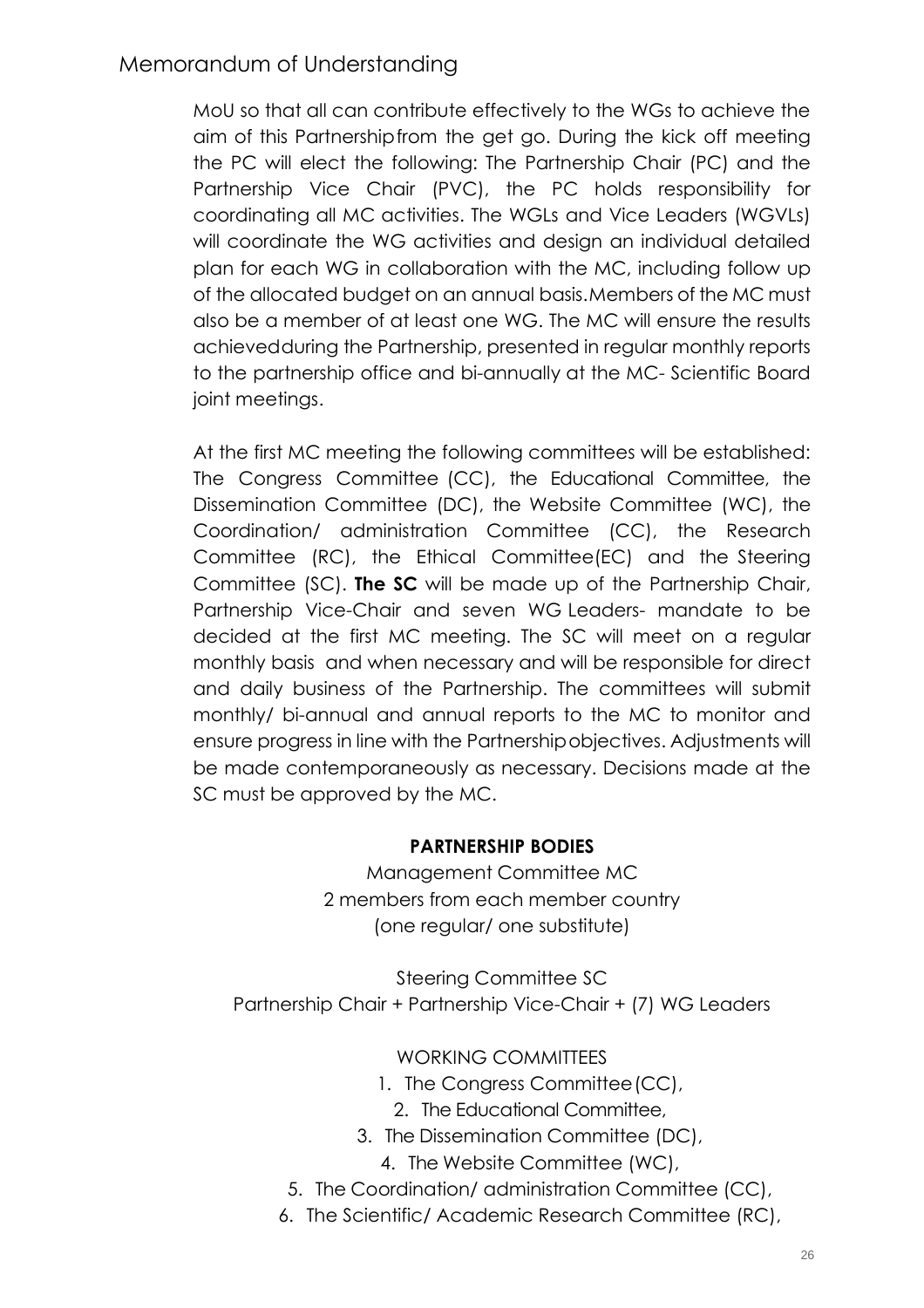7. the Ethical Committee(EC)

#### PROJECT GROUPS

Created to implement specific project aims and goals

#### Tasks of the Working Groups

**The Working Groups** will be formed and WG Leaders (and Vice-Leaders) will be appointed at the first MC meeting. A detailed Work and Plan will be developed and approved at the first MC meeting. One day will be dedicated to the process whereby WGLs can put forward their plan, the networking/ methodology/ evaluation model, current and planned activities, including a discussion on how the relationshipof cross-disciplinary, cross-cultural ideas to one another and synergies across WGs on particular activities can be achieved.

A Coordination/ Administration Committee (CC) will be set up to collate and share outputs across all WGs. The CC will work with the DC on dissemination.

**The Congress Committee (CC)** will oversee all activities that are necessary for the successful organization of the congress in collaboration with the Scientific/ Advisory Board and the MC. More specifically, the CC will decide on the following:

- 1. Time/ Date and duration of the congress
- 2. Theme of the congress
- 3. Congress announcement(s)
- 4. Abstract collection
- 5. Abstract evaluation
- 6. Announcement of speakers
- 7. Speaker invitations
- 8. Session formats
- 9. Congress program (proposed, draft, final)
- 10.Opening and closing ceremonies of the congress
- 11.Awards
- 12.Congress platform
- 13.Hubs
- 14.Sponsors
- 15.Proceedings
- 16.Congress hosting aspects
- 17.Congress technology
- 18.Continuous education credits
- 19.AOB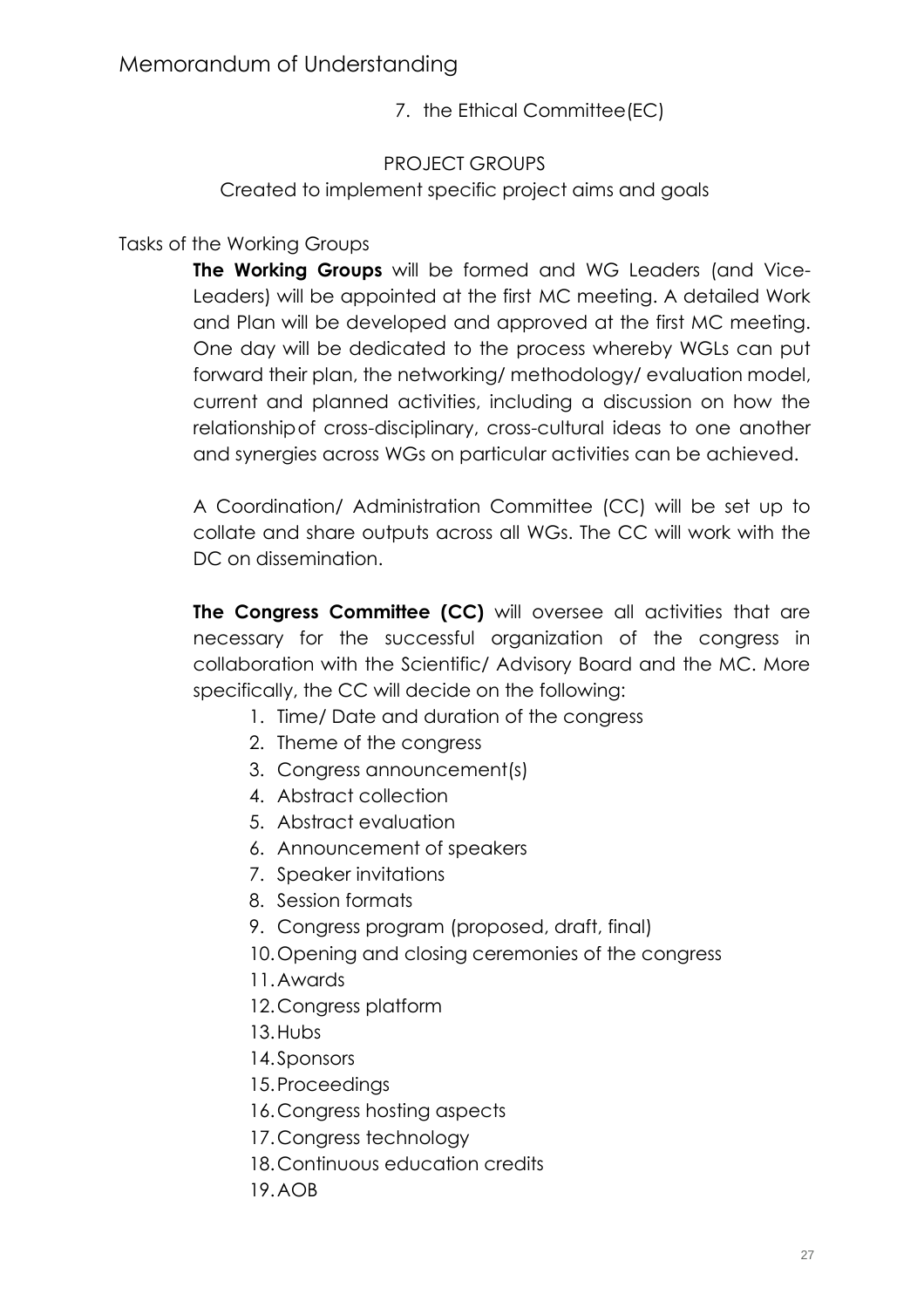**The Educational Committee (EC)** will oversee a number of activities namely the organization of the pre/ post congress or ongoing educational program. More specifically:

- 1. The submission criteria/ guidelines
- 2. The evaluation criteria
- 3. The announcement of the call and important dates
- 4. The collection of proposals
- 5. The screening and evaluation of all proposals submitted
- 6. The announcement of the approved programs
- 7. The communication with the educators and students
- 8. The updating of the information on the website (in cooperation with the website committee)
- 9. The preparation of the implementation agreement between the organization/ individual educator and the partnership to be signed by the two parts (by the PC on behalf of the partnership and the legal representative of the other part)
- 10. The preparation of the student certificates of attendance (in co-operation with the Organization/ Administration Committee)
- 11. The dissemination of information about the program (in cooperation with the dissemination committee and the website committee)
- 12. The provision of zoom link or other technical support needed and communication of such information to the educators, participants
- 13. The collection of handouts, supporting documents of each educational activity.
- 14. The preparation of documents of consent for recording or video recording and usage rights
- 15. The archive of the material, educational courses
- 16. The study of the resources to disseminate knowledge to various groups (in co-operation with the dissemination committee)
- 17. The proposal to MC of grants to be offered and to whom and then the communication of these grant awards to the successful applicants.
- 18. The creation of all necessary documents and procedures to make this work smooth.
- 19.AOB

**The Dissemination Committee (DC)** will have within it a Website Committee (WC) to ensure outputs are available as widely as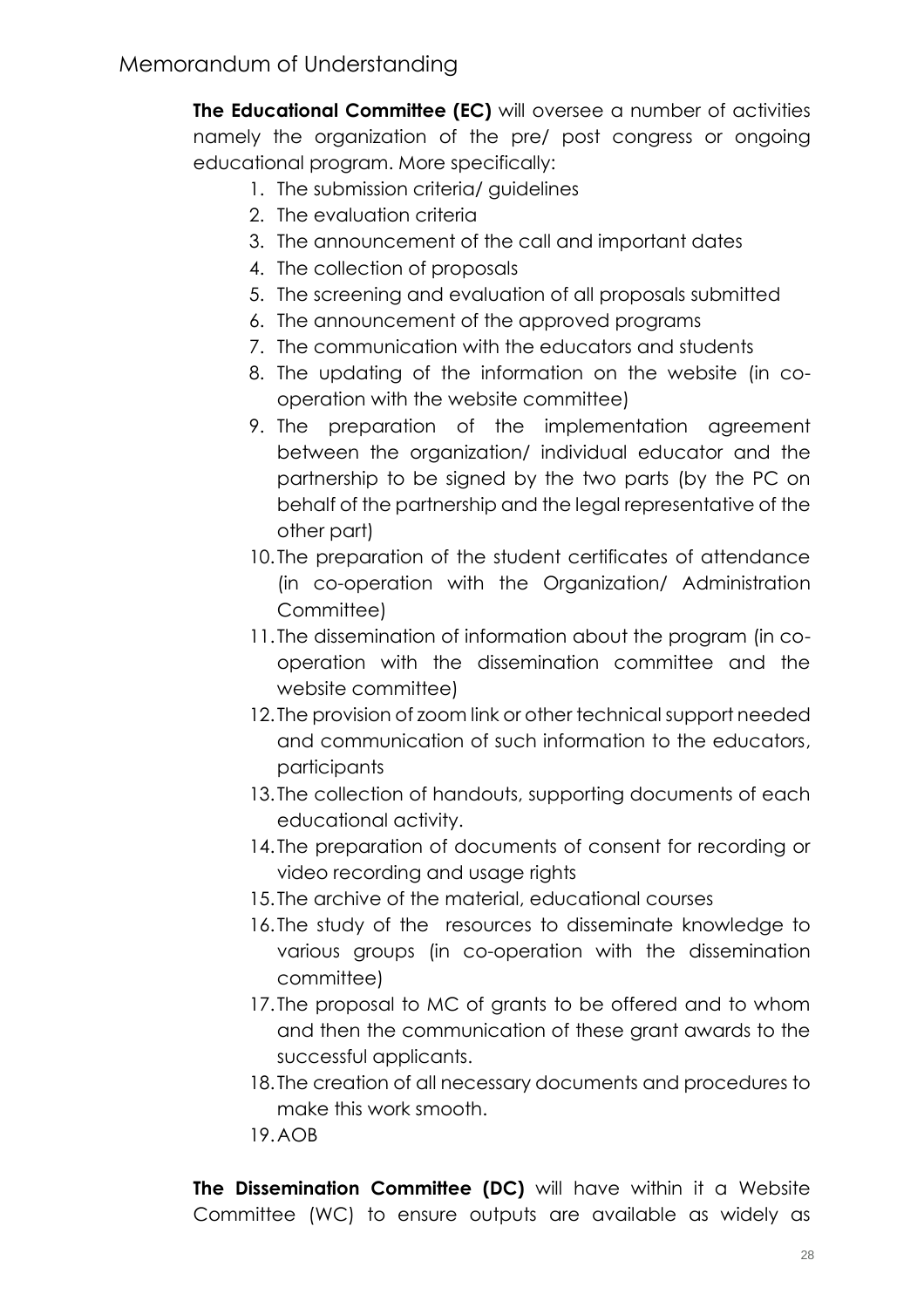possible. The DC will be responsible for

- 1. the dissemination of reports, books, resources, proceedings, guidelines, recommendations or papers generated by the Partnership to the public, media, academic/ research/ professional/ student/ stakeholder/ service users and policy makers communities.
- 2. The design of a strategy (to be reviewed annually) including a discrete plan for the use of social media, coordinated by the dissemination coordinator (DCC) with local dissemination partners.
- 3. Screen all relevant publications in the prenatal sciencces and creating summations or highlighting most significant findings in the field.
- 4. Reviewing books published and present these book reviews online on the website
- 5. Spotting gaps and making suggestions to the research committee
- 6. Writing press releases, creating newsletters, emails or other communication documents for different populations
- 7. Developing audience lists under various tags for proper knowledge dissemination
- 8. Developing audiences in social media
- 9. Creating, scheduling and posting in social media
- 10.Networking with same-minded organizations in existing country members and new ones
- 11.Mapping the global situation to spot new resources, new possible members and strengthening bonds with existing members
- 12.Networking with educational institutions/ professional education/ training entities and creating synergies (in cooperation with the Educational Committee)
- 13.Networking with interested researchers and disseminating to them significant data
- 14. Designing innovative ways and tools (including gamification) to reach communities and populations of interest (children, migrants, artists, …)
- 15.ensuring the Partnership is keeping to schedule, identifying threats, ensuringcommunication mechanisms are effective. 16.AOB

**The Website Committee (WC)**, works in cooperation with the Dissemination Committee and the Co-ordination/ Administration Committee as well as MC and its tasks are: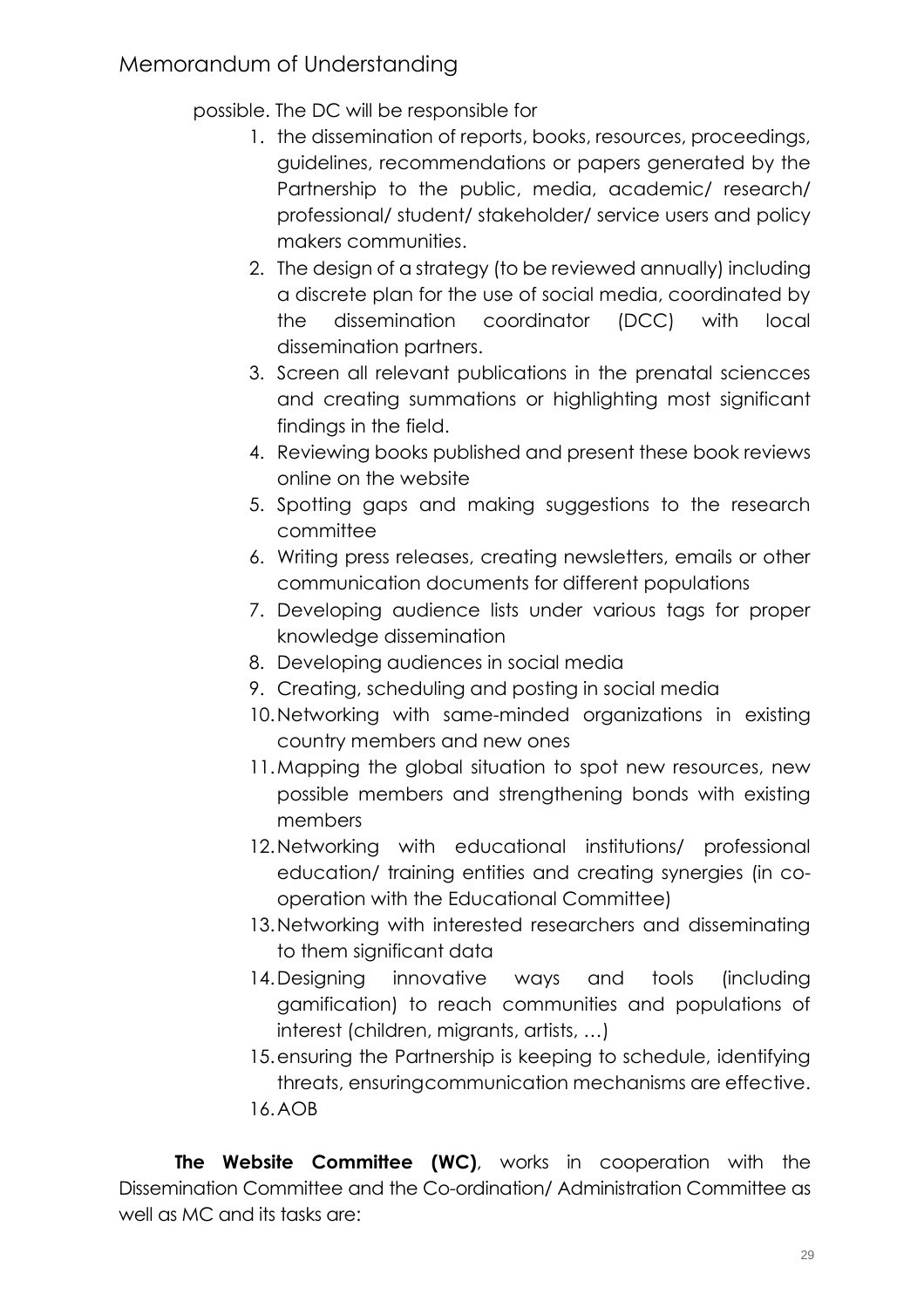- 1. Create the technical structure of the website as needs be every time to serve the implementation goals of the partnership
- 2. Update the system so that it is always functional and according to the legal (GDPR ie) or other guidelines/ rules etc.
- 3. Create the content and publish it
- 4. Continually develop it so that it can serve the educational, dissemination or other goals (including an educational platform, store, blog, other languages etc)
- 5. Screen available technology and spot (open) source apps for translation, transcription, live-streaming, congress/conference platforms etc and submit their proposals to the MC for adoption, use or purchase
- 6. AOB

#### **The Coordination/ administration Committee (CC**). Its tasks are:

- 1. Design task procedures and project management guidelines
- 2. Act as secretariat of the partnership
- 3. Collate and share outputs across all WGs.
- 4. Co-ordinate translations
- 5. Co-ordinate actions in terms of registration, payments, bank accounts, invoicing, grant proposal submissions, sponsorships, taxation, royalties, preparing third party agreements for being signed by the PC and generally most administration, financing, reporting, book-keeping and taxation tasks
- 6. Keep the digital or physical archives/ files/ documents as required by authorities
- 7. Prepare the budget both for the partnership but also individual projects
- 8. Seek fundraising or funding opportunities
- 9. AOB

#### **The Scientific/ Academic Research Committee (RC).** Its tasks are:

- 1. To decide on scientific/ academic/ research priorities within Prenatal Sciences
- 2. Study and advise in case of theoretical, academic or other scientific unclear questions
- 3. Advise on methodologies to be adopted
- 4. Publish, edit, write books, congress proceedings
- 5. Create list of research themes and suggest themes for master/ doctorate questions
- 6. Create reference lists
- 7. AOB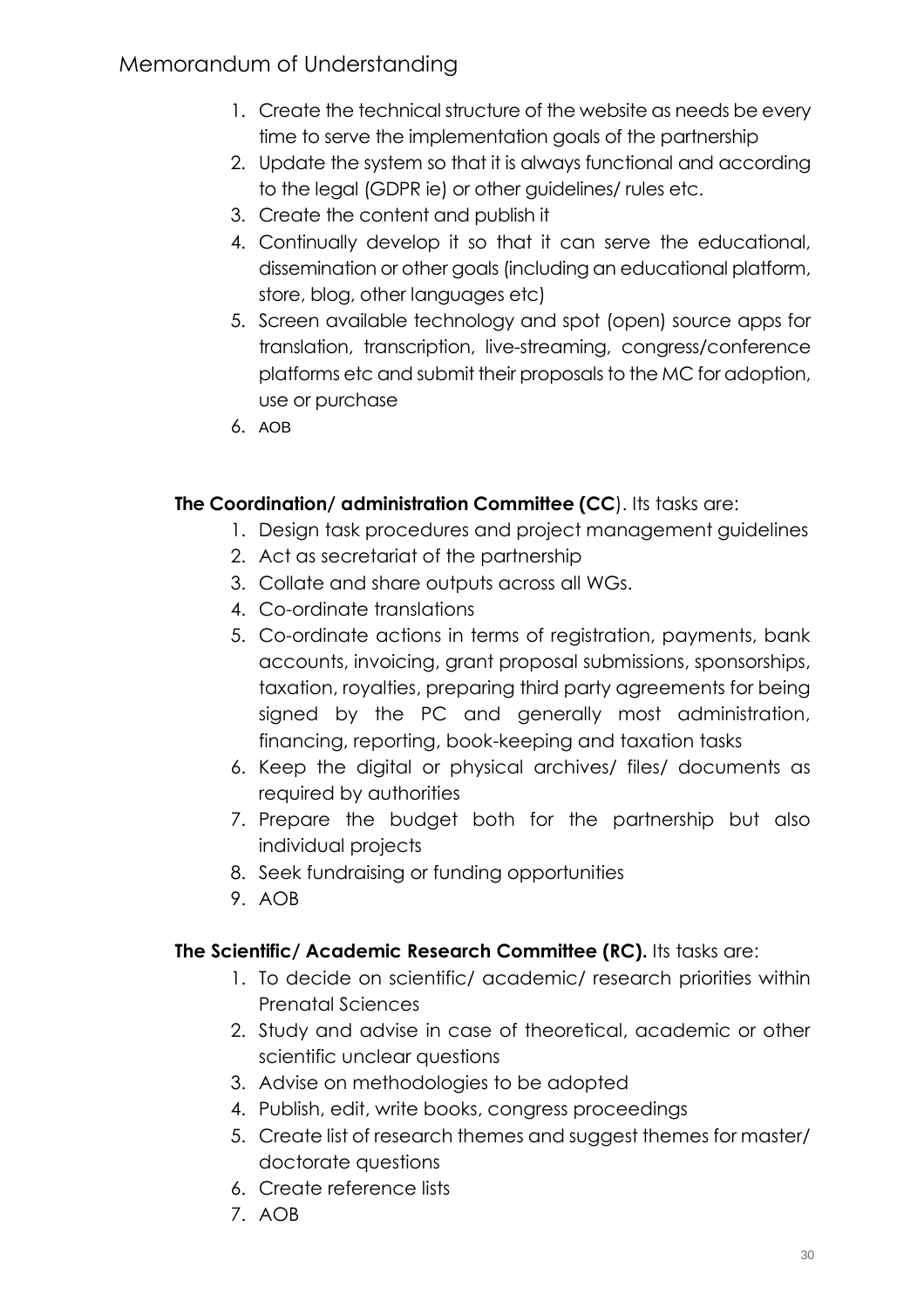#### **The Ethical Committee (EC). Its tasks are**

- 1. to design the ethics for research questions
- 2. to examine and decide the values, principles and relationships among members
- 3. to provide guidance on research design/ methodology, on practices/ techniques adopted or proposed or any issue on professional/ functioning ethics when asked by any of the members of the partnership.
- 4. AOB

#### RISK ANALYSIS AND CONTINGENCY PLANS

| <b>Risk assessment</b>                                                                                       | Solution                                                                                                                                                                                                                                                                                                                                                              |
|--------------------------------------------------------------------------------------------------------------|-----------------------------------------------------------------------------------------------------------------------------------------------------------------------------------------------------------------------------------------------------------------------------------------------------------------------------------------------------------------------|
| Different Time zones                                                                                         | Asynchronous messaging/ tools to organize<br>(Basecamp/ Slack/ other? IT support (WebEx)<br>Events? ? ZOOM? Jitsi?/ other? (analysis for the<br>best based on the needs: audience muting,<br>delocalized<br>presenters,<br>all<br>speakers/<br>participants connecting to the primary site,<br>parallel events, recording, galleries, poster<br>presentations, rooms) |
| <b>Technical Challenges</b><br>Video/ audio/ technology issues?<br>Connectivity? Poor microphone<br>quality? | Early Check the quality of the video/ sound/<br>minimize IT issues/ post test links for individuals +<br>hubs in advance, helpful hints document with<br>simple but detailed instructions                                                                                                                                                                             |
| Language barriers?                                                                                           | National<br>Ambassadors<br>to<br>take<br>care<br>Оf<br>translations. Efforts to spot and use translation<br>apps                                                                                                                                                                                                                                                      |
| Challenges due to non-physical<br>meetings                                                                   | Facilitate audience engagement (exploring<br>slido/Kahoot/Remo/hopin )                                                                                                                                                                                                                                                                                                |
| Lack of funds                                                                                                | Sponsorship will be explored, grant proposals,<br>pre/post congress activities, registration fees,<br>sales from physical/ digital products created,<br>donations among members and friends                                                                                                                                                                           |
| Low participation numbers                                                                                    | Critical thresholds will be made and correction<br>actions or revisions will be introduced.                                                                                                                                                                                                                                                                           |
| Members do not complete tasks                                                                                | Ensure templates are clear. Agree dates in                                                                                                                                                                                                                                                                                                                            |
| on time                                                                                                      | advance. Have a reminder systemso members                                                                                                                                                                                                                                                                                                                             |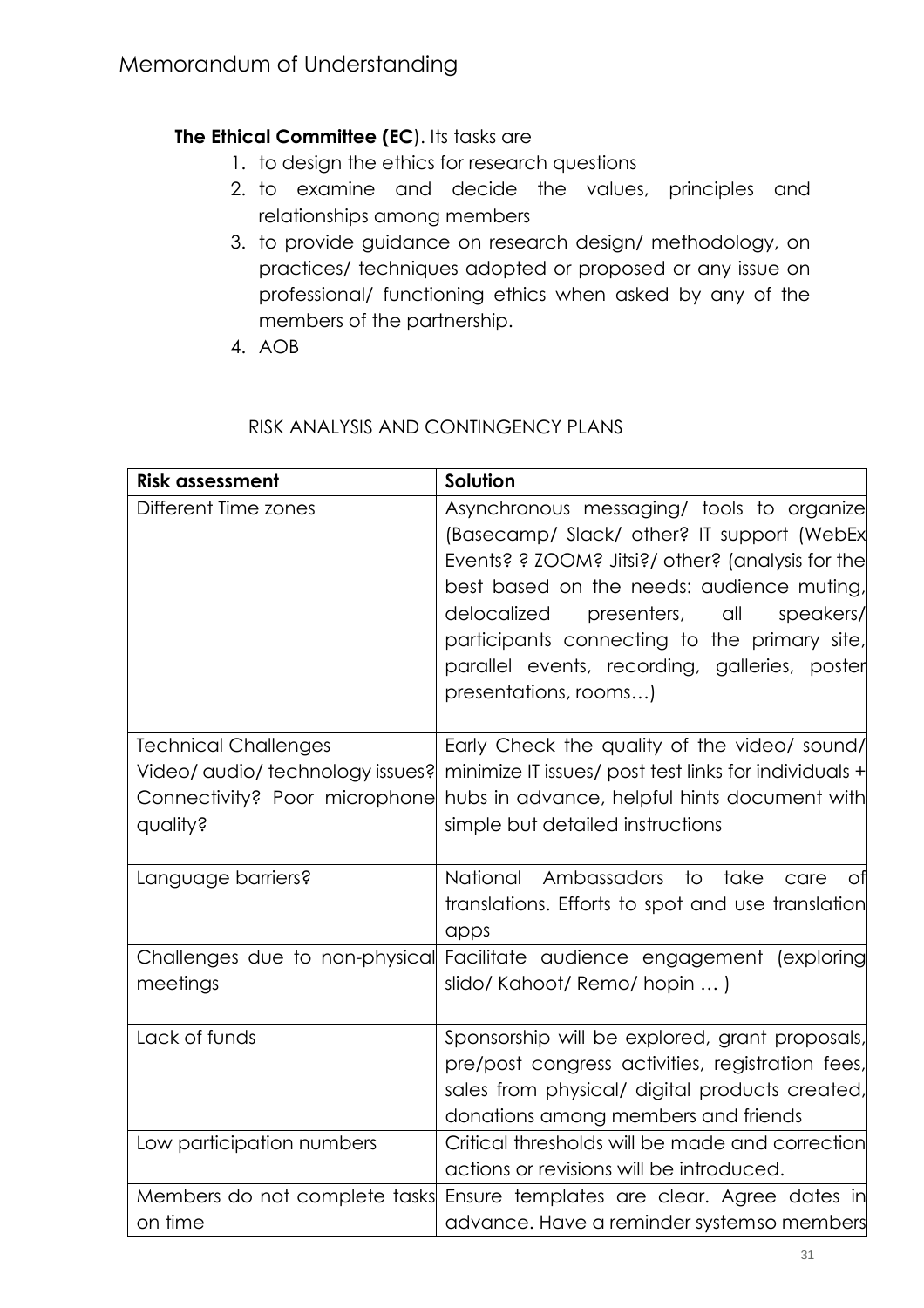|                                 | can seek assistance. Circulate and identify<br>difficulties early              |  |  |
|---------------------------------|--------------------------------------------------------------------------------|--|--|
|                                 | Challenges with data available Focus on key common or differentiating factors  |  |  |
| being too disparate, incomplete |                                                                                |  |  |
| in terms of what is captured    |                                                                                |  |  |
| nationally/locally              |                                                                                |  |  |
|                                 | Difficulties in engagement with Minimize time required for such groups. Ensure |  |  |
|                                 | clinicians or policymakers (and the value of the outputs. Continued and        |  |  |
|                                 | funding to meet challenges of sustained lobbying for standards of care with    |  |  |
| effective<br>providing<br>care  | in emphasis on the value of a paradigm shift from                              |  |  |
| practice)                       | a curative to a preventative model. Ensuring                                   |  |  |
|                                 | the economic argument to support effective                                     |  |  |
|                                 | care is communicated clearly.                                                  |  |  |
| interaction<br>Low              | between Wide range of participants, many experienced                           |  |  |
| participants and WGs            | with working within previous projects in their                                 |  |  |
|                                 | professional history. The MC, WGLs and WGVLs                                   |  |  |
|                                 | will discuss quarterly participation in order                                  |  |  |
|                                 | to act early, good document and depository                                     |  |  |
|                                 | database management to ensure effective                                        |  |  |
|                                 | communication.                                                                 |  |  |
| Low impact                      | of dissemination Collaboration across disciplinary fields should               |  |  |
| activities                      | be a mitigating factor. Revision of strategies                                 |  |  |
|                                 | and dissemination policies.                                                    |  |  |
| Low stakeholder communication   | Website with meeting schedule and outputs,                                     |  |  |
|                                 | OpenAIRE, use oftechnology for dissemination,                                  |  |  |
|                                 | links<br>with<br>NGOs, professional<br>members                                 |  |  |
|                                 | associations<br>and corporations. Organized                                    |  |  |
|                                 | events for stakeholders to be informed.                                        |  |  |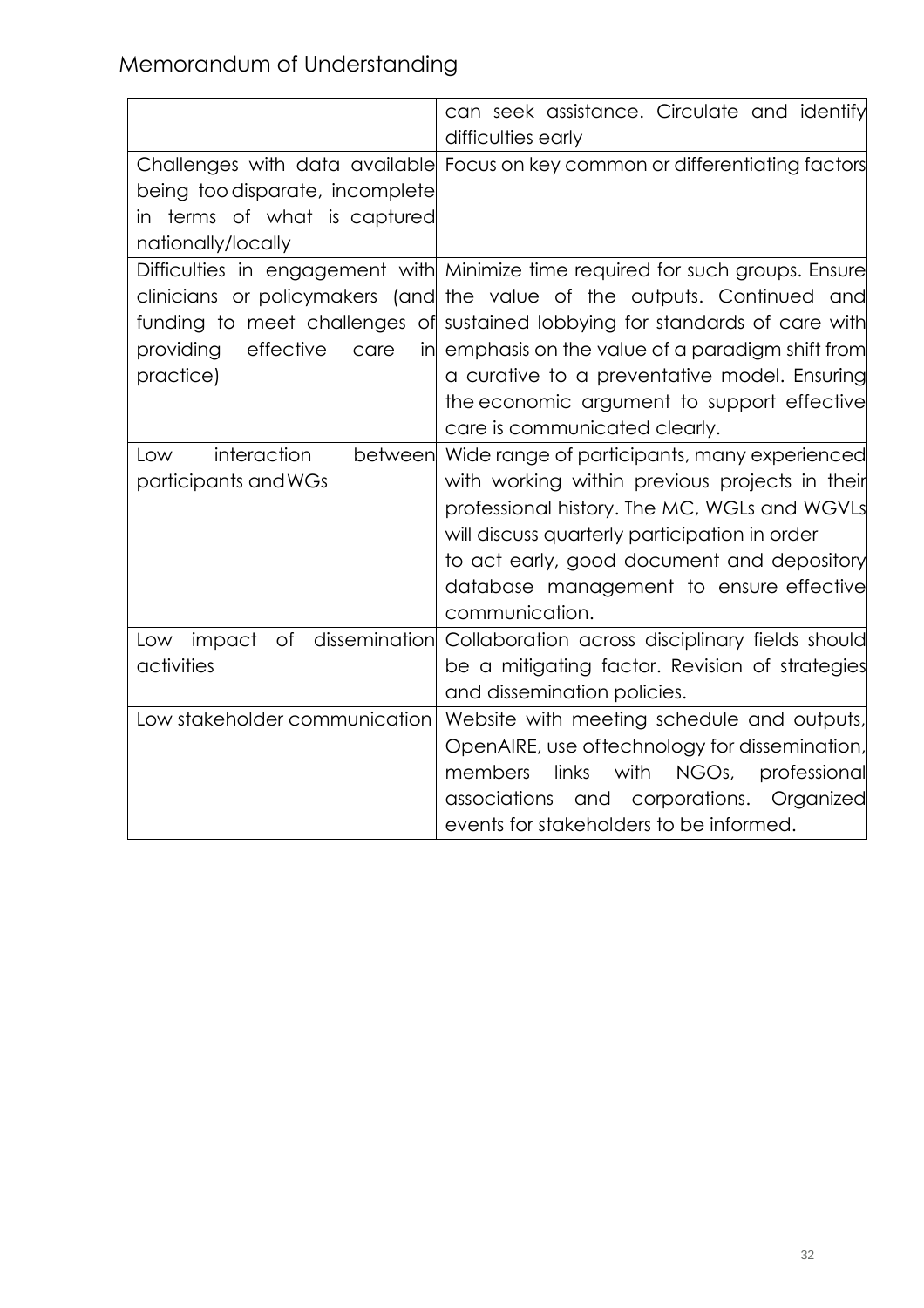# ANNEX 3:PARTICIPATION IN THE PARTNERSHIP

Members of the partnership can be:

Organizations involved in Prenatal Sciences and which are registered in their countries under the national laws and regulations. They may function under the form of for-profit entities or non-profit status.

Organizations involved not directly in Prenatal Sciences but they share the vision/ mission of serving life on Earth, health, consciousness, or knowledge. At least one common goal is enough.

Individuals who have served Prenatal & Life Sciences so far in any personal/ professional way (scholars, authors, artists, scientists, researchers etc.

Community members and activists interested in the mission/ vision of the partnership in a more extended interpretation.

#### Application

Any interested individual/ organization submits the online application form (on the website) and asks for participation.

All applications are collected and the MC decides for the acceptance of the new member in the first meeting right after the application date. The Coordination/ Administration Lead announces the decision to the new member and arranges for the orientation meetings so that the new member can be integrated in the partnership and make the best contribution to the partnership but also to his/ her country and the self.

Once the applicant becomes a partnership member (s)he participates in any of the WGs or projects open, has all the rights and also responsibilities as any other member.

Participation Fees: No participation fee is required. However, responsible personal involvement is asked towards the implementation of the vision/ mission. If the member wishes to propose a pre/ post congress educational course or if (s)he offers to bring a physical/ digital product to the partnership a 10-15% on the sales is kindly asked to be retained to cover the partnership costs and promote the PSP's goals.